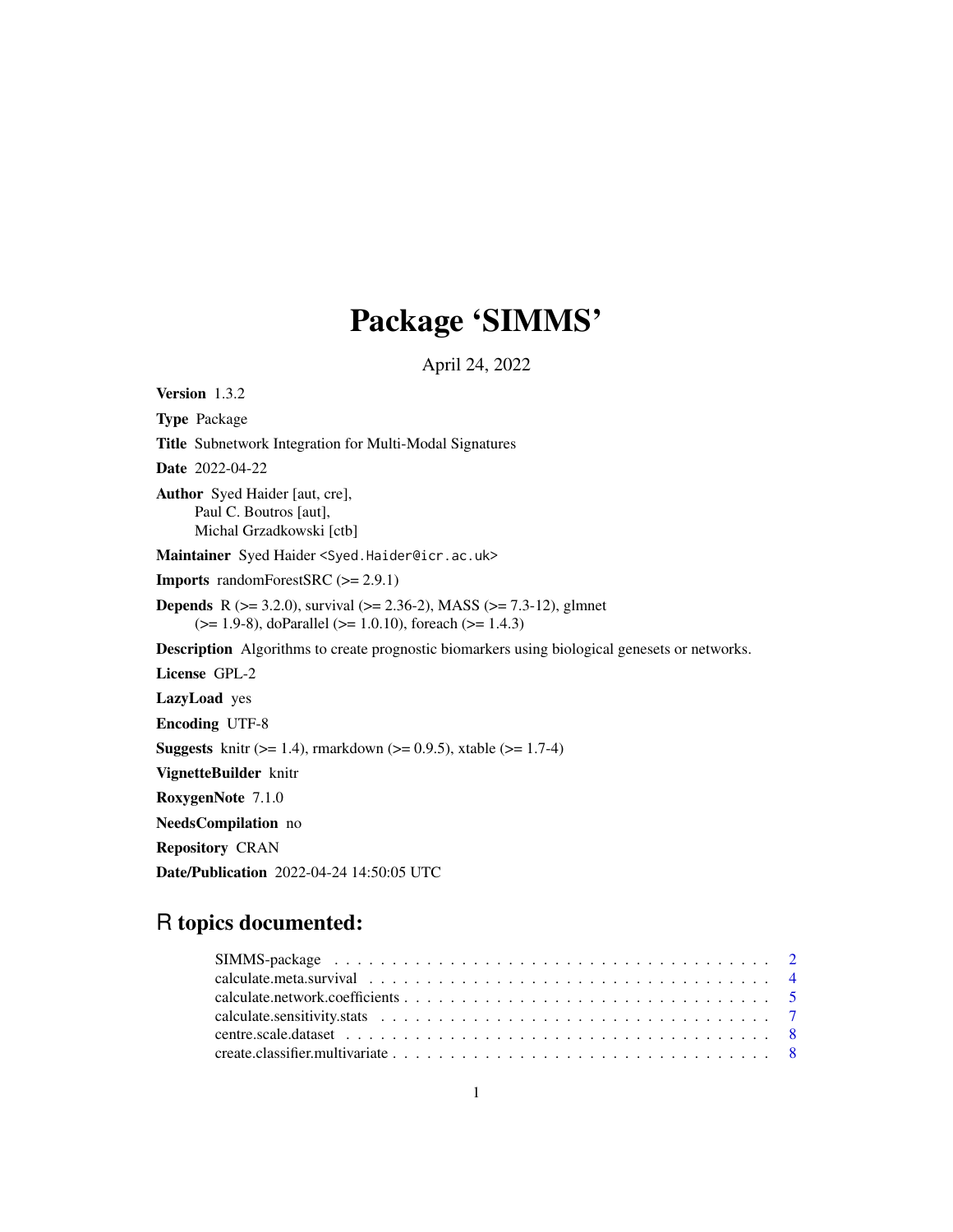# <span id="page-1-0"></span>2 SIMMS-package

| Index | 33 |
|-------|----|
|       |    |

SIMMS-package *SIMMS - Subnetwork Integration for Multi-Modal Signatures*

# Description

Algorithms to create prognostic biomarkers using biological networks

# Details

| Package:  | <b>SIMMS</b> |
|-----------|--------------|
| Type:     | Package      |
| License:  | $GPL-2$      |
| LazyLoad: | yes          |

# Author(s)

Syed Haider, Michal Grzadkowski & Paul C. Boutros

# Examples

options("warn" =  $-1$ );

# get data directory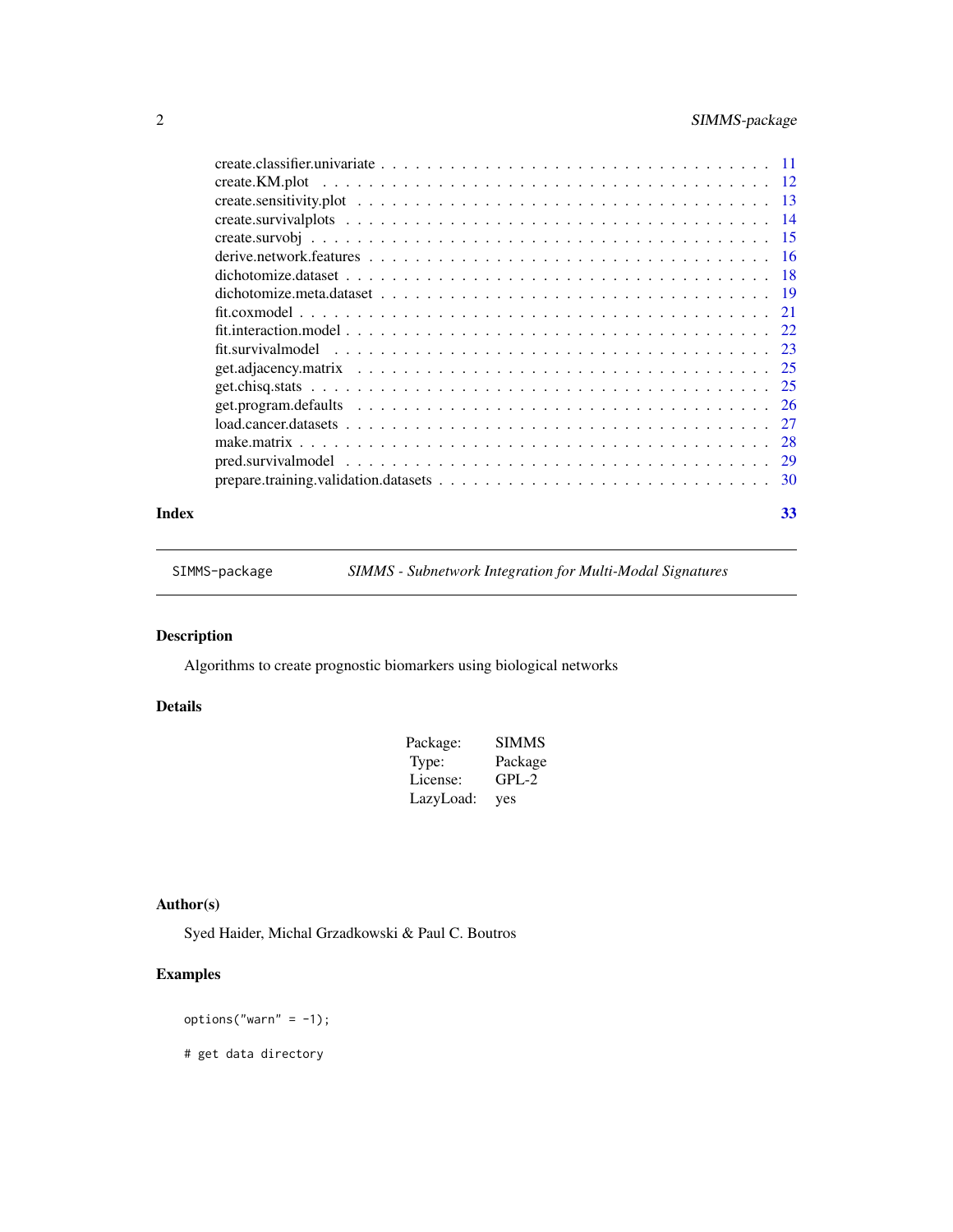# SIMMS-package 3

```
data.directory <- get.program.defaults(networks.database = "test")[["test.data.dir"]];
# initialise params
output.directory <- tempdir();
data.types <- c("mRNA");
feature.selection.datasets <- c("Breastdata1");
training.datasets <- c("Breastdata1");
validation.datasets <- c("Breastdata2");
feature.selection.p.thresholds \leq c(0.5);
feature.selection.p.threshold <- 0.5;
learning.algorithms <- c("backward", "forward", "glm");
top.n.features <- 5;
# compute network HRs for all the subnet features
derive.network.features(
 data.directory = data.directory,
 output.directory = output.directory,
 data.types = data.types,
 feature.selection.datasets = feature.selection.datasets,
 feature.selection.p.thresholds = feature.selection.p.thresholds,
 networks.database = "test"
 );
# preparing training and validation datasets.
# Normalisation & patientwise subnet feature scores
prepare.training.validation.datasets(
 data.directory = data.directory,
 output.directory = output.directory,
 data.types = data.types,
 p.threshold = feature.selection.p.threshold,
 feature.selection.datasets = feature.selection.datasets,
 datasets = unique(c(training.datasets, validation.datasets)),
 networks.database = "test"
 );
# create classifier assessing univariate prognostic power of subnetwork modules (Train and Validate)
create.classifier.univariate(
 data.directory = data.directory,
 output.directory = output.directory,
 feature.selection.datasets = feature.selection.datasets,
 feature.selection.p.threshold = feature.selection.p.threshold,
  training.datasets = training.datasets,
 validation.datasets = validation.datasets,
 top.n.features = top.n.features
 );
# create a multivariate classifier (Train and Validate)
create.classifier.multivariate(
 data.directory = data.directory,
 output.directory = output.directory,
 feature.selection.datasets = feature.selection.datasets,
  feature.selection.p.threshold = feature.selection.p.threshold,
  training.datasets = training.datasets,
```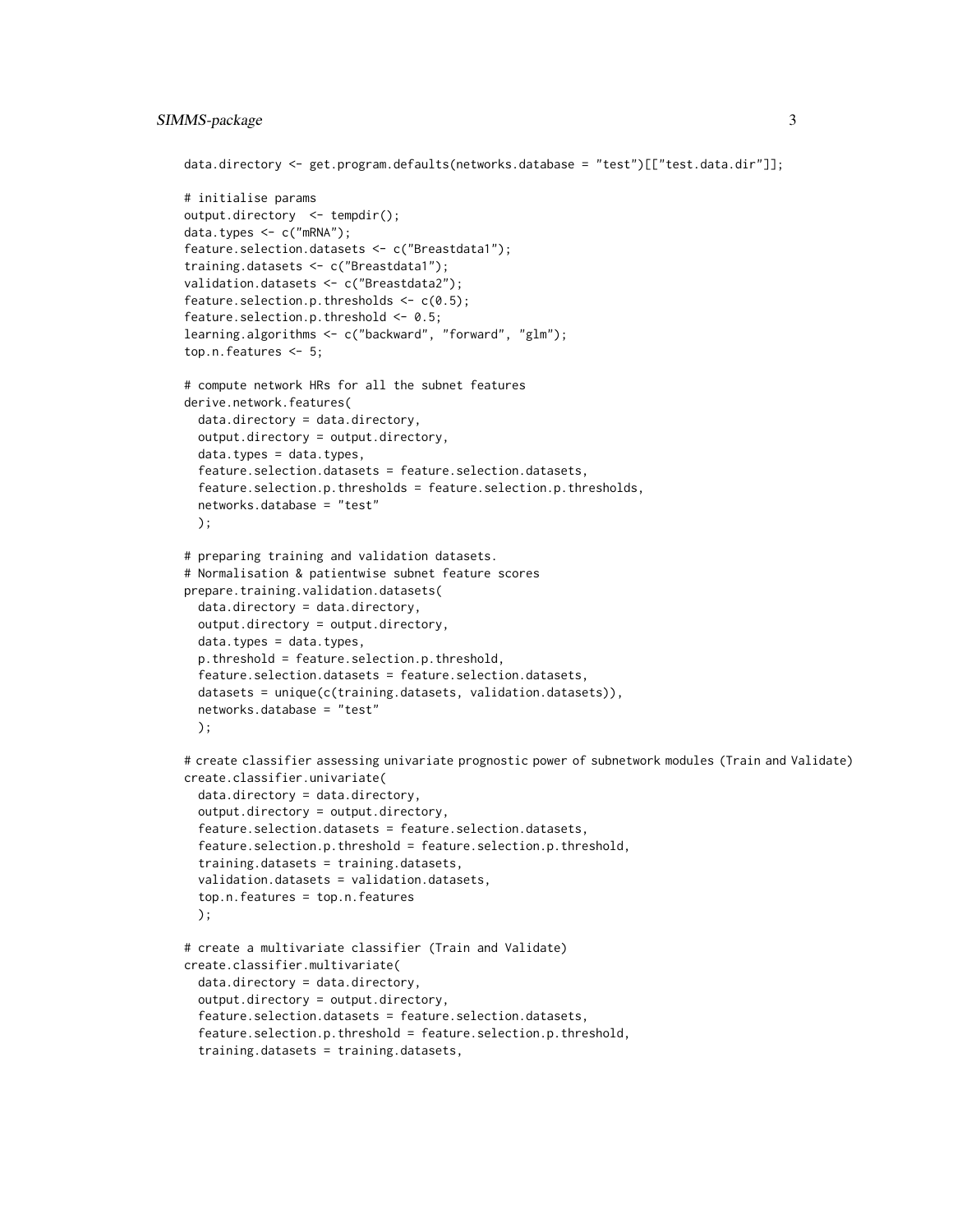```
validation.datasets = validation.datasets,
 learning.algorithms = learning.algorithms,
 top.n.features = top.n.features
 );
# (optional) plot Kaplan-Meier survival curves and perform senstivity analysis
if (FALSE){
 create.survivalplots(
   data.directory = data.directory,
   output.directory = output.directory,
   training.datasets = training.datasets,
   validation.datasets = validation.datasets,
   top.n.features = top.n.features,
   learning.algorithms = learning.algorithms,
   survtime.cutoffs = c(5),
   KM.plotting.fun = "create.KM.plot",
   resolution = 100
   );
 }
```
calculate.meta.survival

*Fit a meta-analytic Cox proportional hazards model to a single feature*

# Description

Takes a meta-analysis data object and fits a Cox proportional hazards model (possibly with adjustment for some specific covariates) by median-dichotomizing patients within each individual dataset.

#### Usage

```
calculate.meta.survival(
  feature.name,
  expression.data,
  survival.data,
  rounding = 3,
  other.data = NULL,
  data.type.ordinal = FALSE,
  centre.data = "median"
\mathcal{L}
```
# Arguments

feature.name Character indicate what feature (gene/probe/etc.) should be extracted for analysis

expression.data

A list where each component is an expression matrix (patients = columns, genes = rows) for a different dataset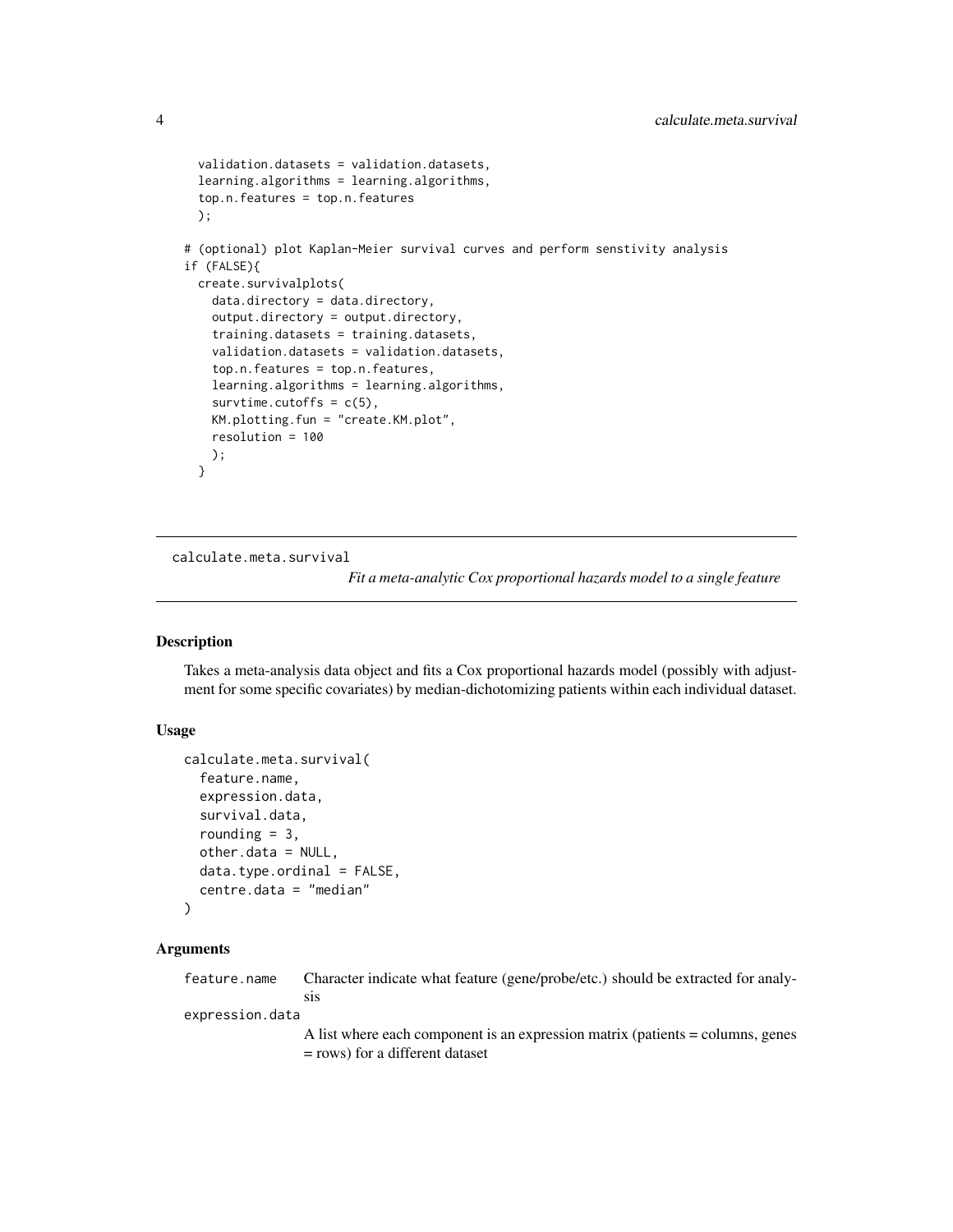<span id="page-4-0"></span>

| survival.data     | A list where each component is an object of class Surv                                                                                                                                                                                                                                                                                                        |
|-------------------|---------------------------------------------------------------------------------------------------------------------------------------------------------------------------------------------------------------------------------------------------------------------------------------------------------------------------------------------------------------|
| rounding          | How many digits after the decimal place to include                                                                                                                                                                                                                                                                                                            |
| other.data        | A list of other covariates to be passed to the Cox model (all elements in this list<br>are used                                                                                                                                                                                                                                                               |
| data.type.ordinal |                                                                                                                                                                                                                                                                                                                                                               |
|                   | Logical indicating whether to treat this data type as ordinal. Defaults to FALSE                                                                                                                                                                                                                                                                              |
| centre.data       | A character string specifying the centre value to be used for scaling data. Valid<br>values are: 'median', 'mean', or a user defined numeric threshold e.g. '0.3'<br>when modelling methylation beta values. This value is used for both scaling as<br>well as for dichotomising data for estimating univariate betas from Cox model.<br>Defaults to 'median' |

# Value

Returns a vector containing the HR, p-value, n, and 95% confidence limits of the HR (see fit.coxmodel() for details)

#### Author(s)

Paul C. Boutros

# Examples

```
data.directory <- get.program.defaults()[["test.data.dir"]];
data.types <- c("mRNA");
x1 <- load.cancer.datasets(
  datasets.to.load = c('Breastdata1'),
  data.types = data.types,
  data.directory = data.directory
  );
x2 <- calculate.meta.survival(
  feature.name = "1000_at",
  expression.data = x1$all.data[[data.types[1]]],
  survival.data = x1$all.survobj
  );
```
calculate.network.coefficients *Calculate Cox statistics for input dataset*

# Description

Function to compute hazard ratios for the genes in pathway-derived networks, by aggregating input datasets into one training cohort. The hazard ratios are computed for each pair by calculating the HR of each gene independently and as an interaction (i.e.  $y = HR(A) + HR(B) + HR(A:B)$ )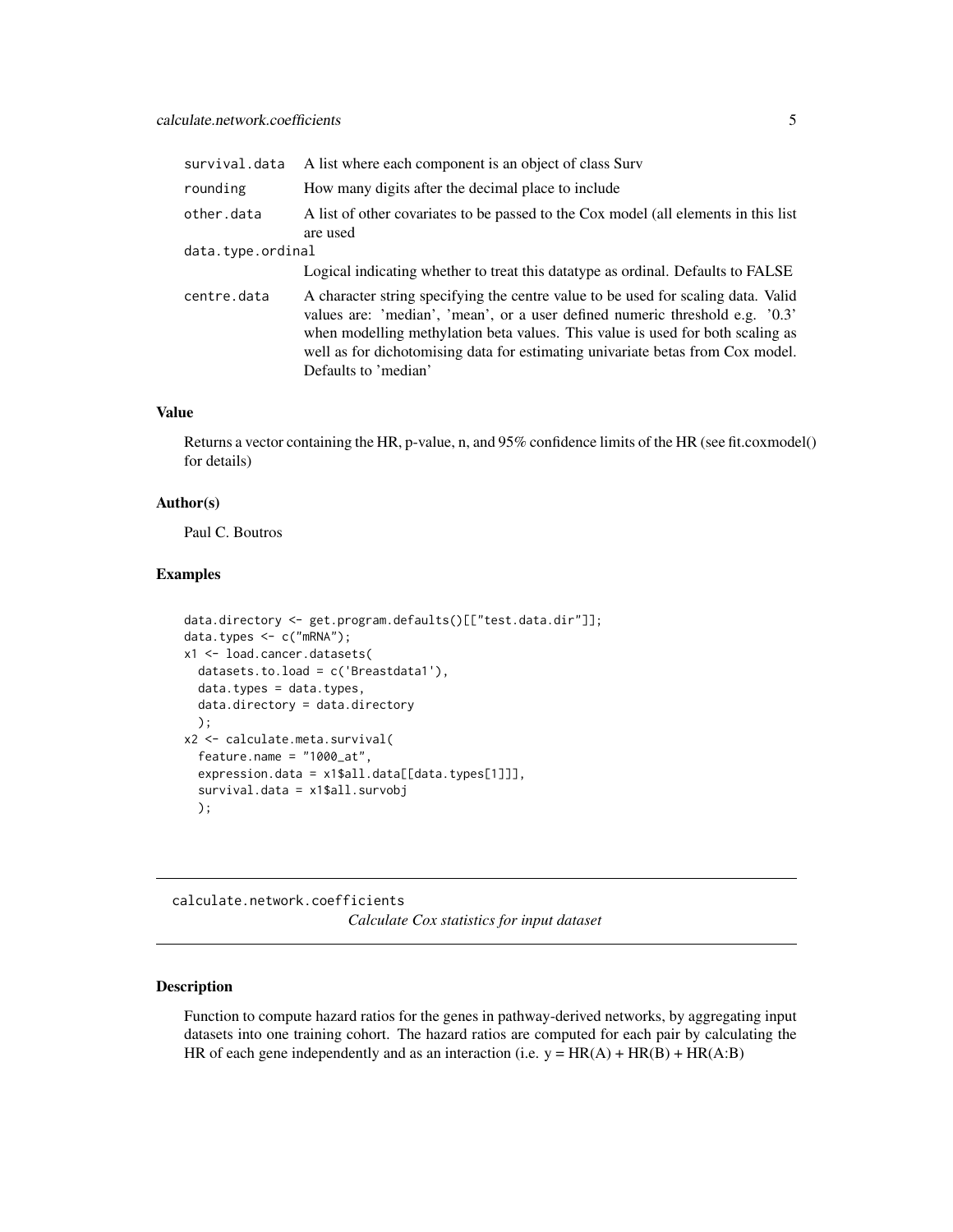#### Usage

```
calculate.network.coefficients(
  data.directory = ".".output.directory = ".",
  training.datasets = NULL,
  data.types = c("mRNA"),
  data.types. ordinal = c("cna"),centre.data = "median",
  subnets.file.flattened = NULL,
  truncate.survival = 100,
  subset = NULL)
```
#### Arguments

data.directory Path to the directory containing datasets as specified by training.datasets output.directory Path to the output folder where intermediate and results files will be saved training.datasets A vector containing names of training datasets data.types A vector of molecular datatypes to load. Defaults to  $c('mRNA')$ data.types.ordinal A vector of molecular datatypes to be treated as ordinal. Defaults to c('cna') centre.data A character string specifying the centre value to be used for scaling data. Valid values are: 'median', 'mean', or a user defined numeric threshold e.g. '0.3' when modelling methylation beta values. This value is used for both scaling as well as for dichotomising data for estimating univariate betas from Cox model. Defaults to 'median' subnets.file.flattened File containing all the binary ineractions derived from pathway-derived networks truncate.survival A numeric value specifying survival truncation in years. Defaults to 100 years which effectively means no truncation subset A list with a Field and Entry component specifying a subset of patients to be selected whose annotation Field matches Entry

# Value

Returns a list of matrices for each of the data types. Matrices contain nodes HR/P, edges HR and edges P.

#### Author(s)

Syed Haider & Paul C. Boutros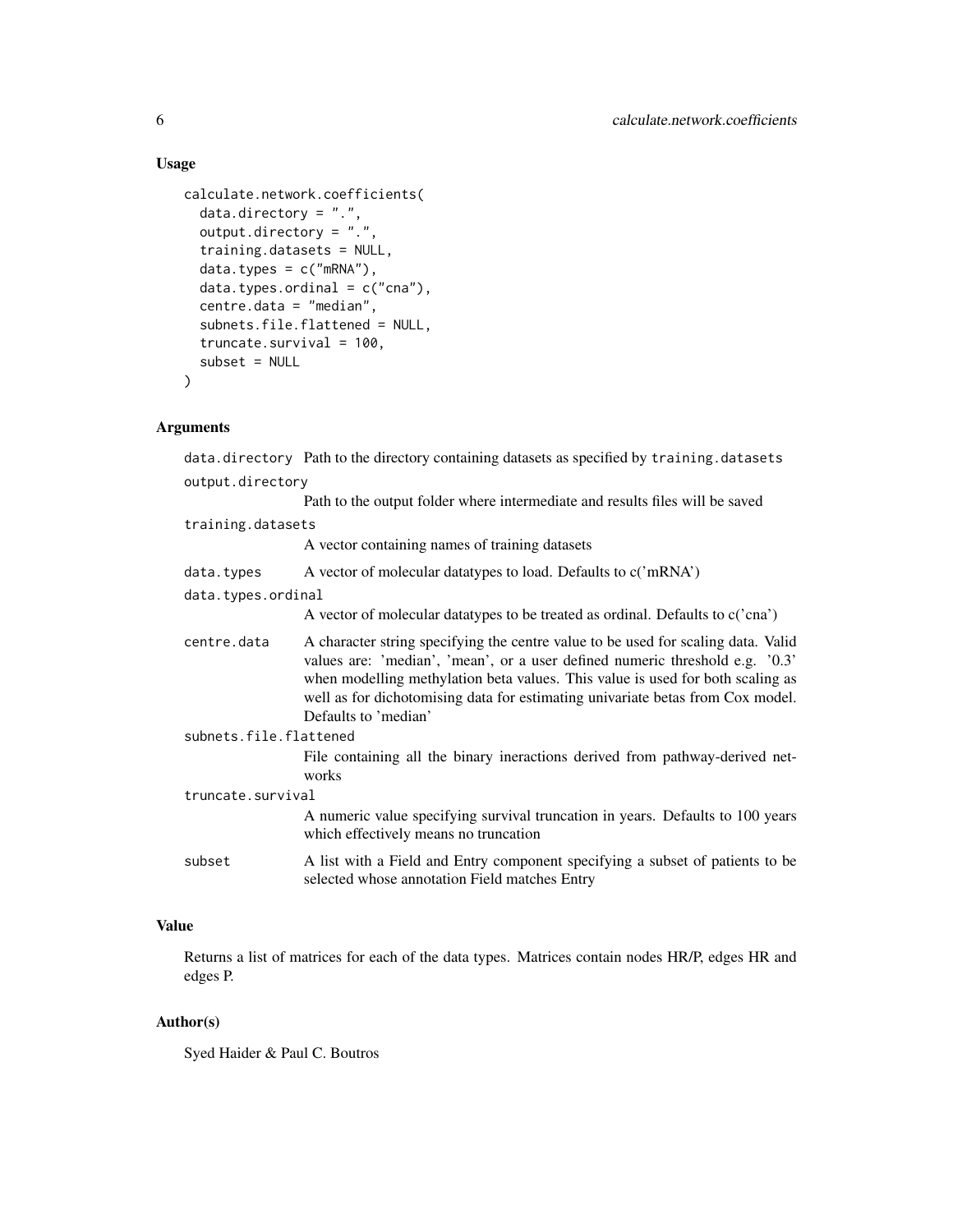# <span id="page-6-0"></span>calculate.sensitivity.stats 7

# Examples

```
options("warn" = -1);
program.data <- get.program.defaults(networks.database = "test");
data.directory <- program.data[["test.data.dir"]];
subnets.file.flattened <- program.data[["subnets.file.flattened"]];
output.directory = tempdir();
coef.nodes.edges <- calculate.network.coefficients(
 data.directory = data.directory,
 output.directory = output.directory,
 training.datasets = c("Breastdata1"),
 data.types = c("mRNA"),
 subnets.file.flattened = subnets.file.flattened
 );
```
calculate.sensitivity.stats *Computes sensitivity measures*

#### Description

Computes sensitivity measures: TP, FP, TN, FN, Sensitivity, Specificity, Accuracy

#### Usage

```
calculate.sensitivity.stats(all.data = NULL)
```
# Arguments

all.data A data matrix containing predicted and real risk groups

#### Value

A vector containing TP, FP, TN, FN, Sensitivity, Specificity, Accuracy

# Author(s)

Syed Haider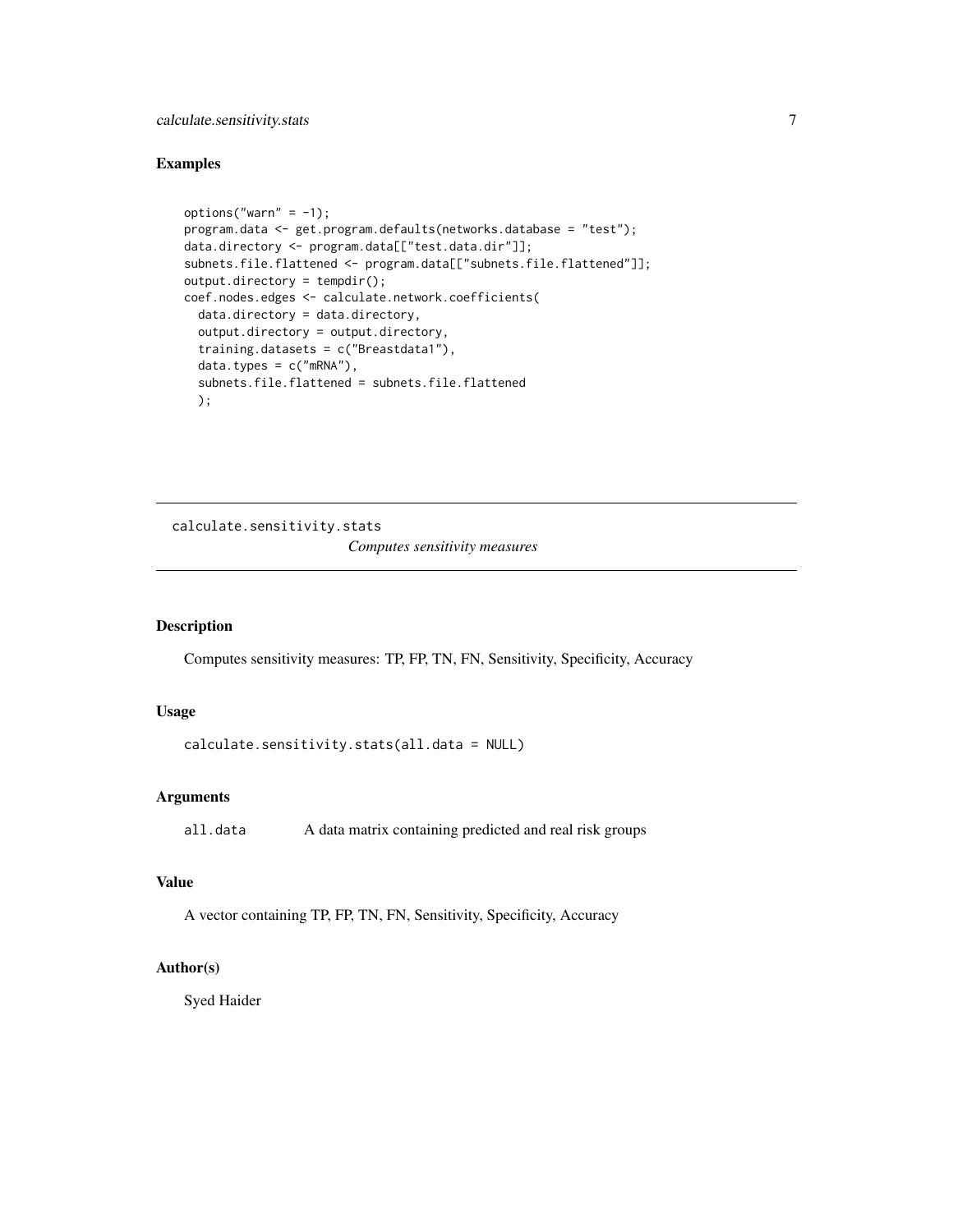<span id="page-7-0"></span>centre.scale.dataset *Centre and scale a data matrix*

#### Description

Centre and scale a data matrix. Scaling is done on each column separately

#### Usage

centre.scale.dataset( $x = NULL$ , centre.data = "median")

#### Arguments

| x.          | A sample by feature data matrix                                                                                                                                |
|-------------|----------------------------------------------------------------------------------------------------------------------------------------------------------------|
| centre.data | A character string specifying the centre value to be used for scaling data. Valid                                                                              |
|             | values are: 'median', 'mean', or a user defined numeric threshold e.g. '0.3'<br>when modelling methylation beta values. This value is used for both scaling as |
|             | well as for dichotomising data for estimating univariate betas from Cox model.<br>Defaults to 'median'                                                         |

# Value

A centred and scaled data matrix

#### Author(s)

Syed Haider

#### Examples

```
tmp < - matrix(data = norm(100, 10, 2), nrow = 20);tmp.scaled.median <- centre.scale.dataset(x = tmp);
tmp.scaled.mean < -centre.scale.data = tmp, centre.data = "mean");tmp.scaled.custom < -centries. scale.dataset(x = tmp, centre.data = 0.3);
```
create.classifier.multivariate

*Trains and tests a multivariate survival model*

#### **Description**

Trains a model on training datasets. Predicts the risk score for all the training & datasets, independently. This function also predicts the risk score for combined training datasets cohort and validation datasets cohort. The risk score estimation is done by multivariate models fit by fit.survivalmodel. The function also predicts risk scores for each of the top.n.features independently.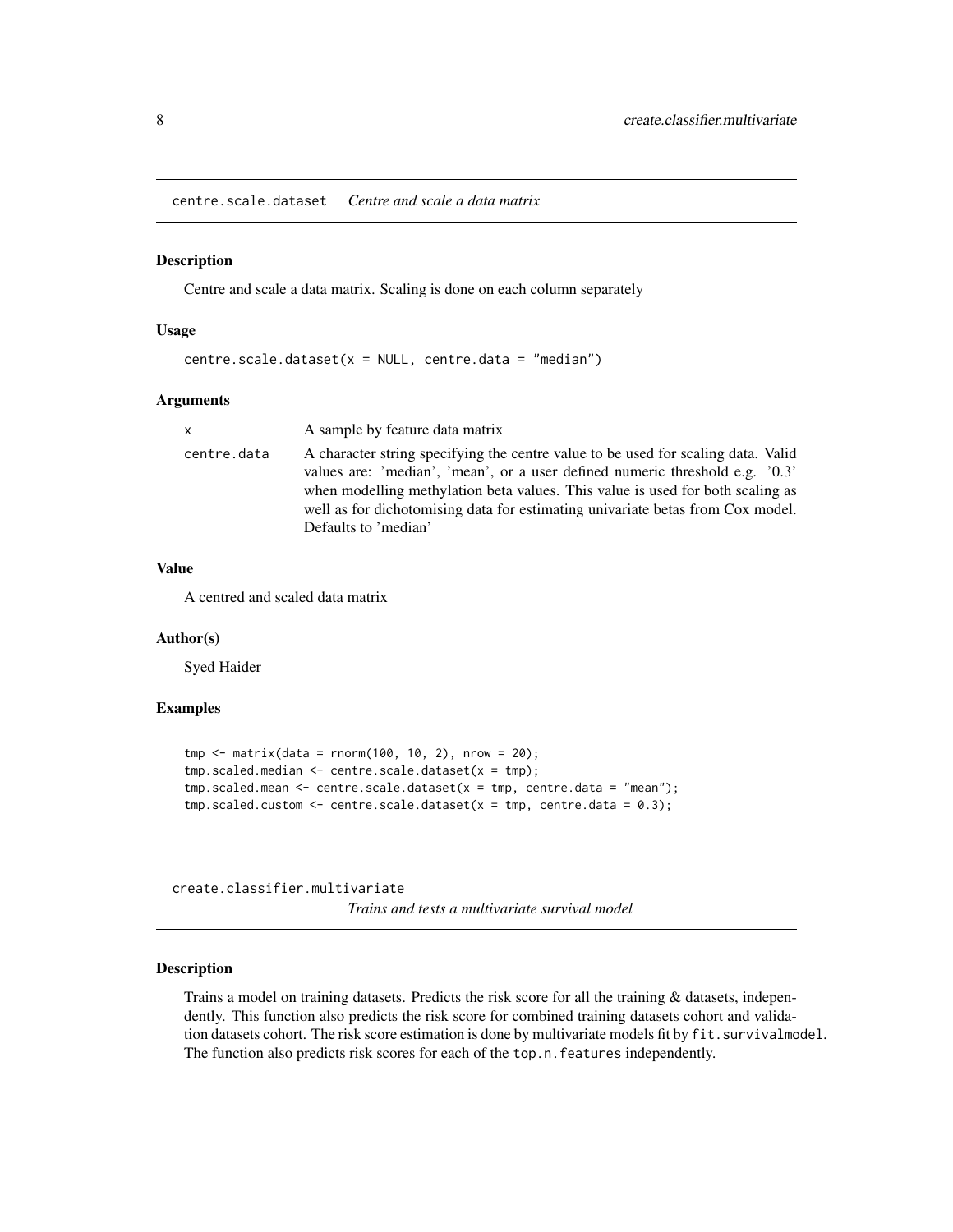create.classifier.multivariate 9

#### Usage

```
create.classifier.multivariate(
  data.directory = ".".output.directory = ".'feature.selection.datasets = NULL,
  feature.selection.p.threshold = 0.05,
  training.datasets = NULL,
  validation.datasets = NULL,
  top.n.features = 25,
  models = c("1", "2", "3"),
  learning.algorithms = c("backward", "forward"),
  alpha.glm = c(1),k.fold.glm = 10,seed.value = 51214,
  cores.glm = 1,rf.ntree = 1000,
  rf.mtry = NULL,rf.nodesize = 15,
  rf.samptype = "swor",
  rf.sampsize = function(x) { x * 0.66 },
  ...
\mathcal{L}
```
#### Arguments

```
data.directory Path to the directory containing datasets as specified by feature.selection.datasets,
                  training.datasets, validation.datasets
output.directory
                 Path to the output folder where intermediate and results files will be saved
feature.selection.datasets
                 A vector containing names of datasets used for feature selection in function
                  derive.network.features()
feature.selection.p.threshold
                  One of the P values that were used for feature selection in function derive.network.features().
                  This function does not support vector of P values as used in derive.network.features()
                 for performance reasons
training.datasets
                  A vector containing names of training datasets
validation.datasets
                 A vector containing names of validation datasets
top.n.features A numeric value specifying how many top ranked features will be used for uni-
                  variate survival modelling
models A character vector specifying which of the models ('1' = N+E, '2' = N, '3' = E)to run
learning.algorithms
                  A character vector specifying which learning algorithm to be used for model
                  fitting and feature selection. Defaults to c('backward', 'forward'). Available
                  options are: c('backward', 'forward', 'glm', 'randomforest')
```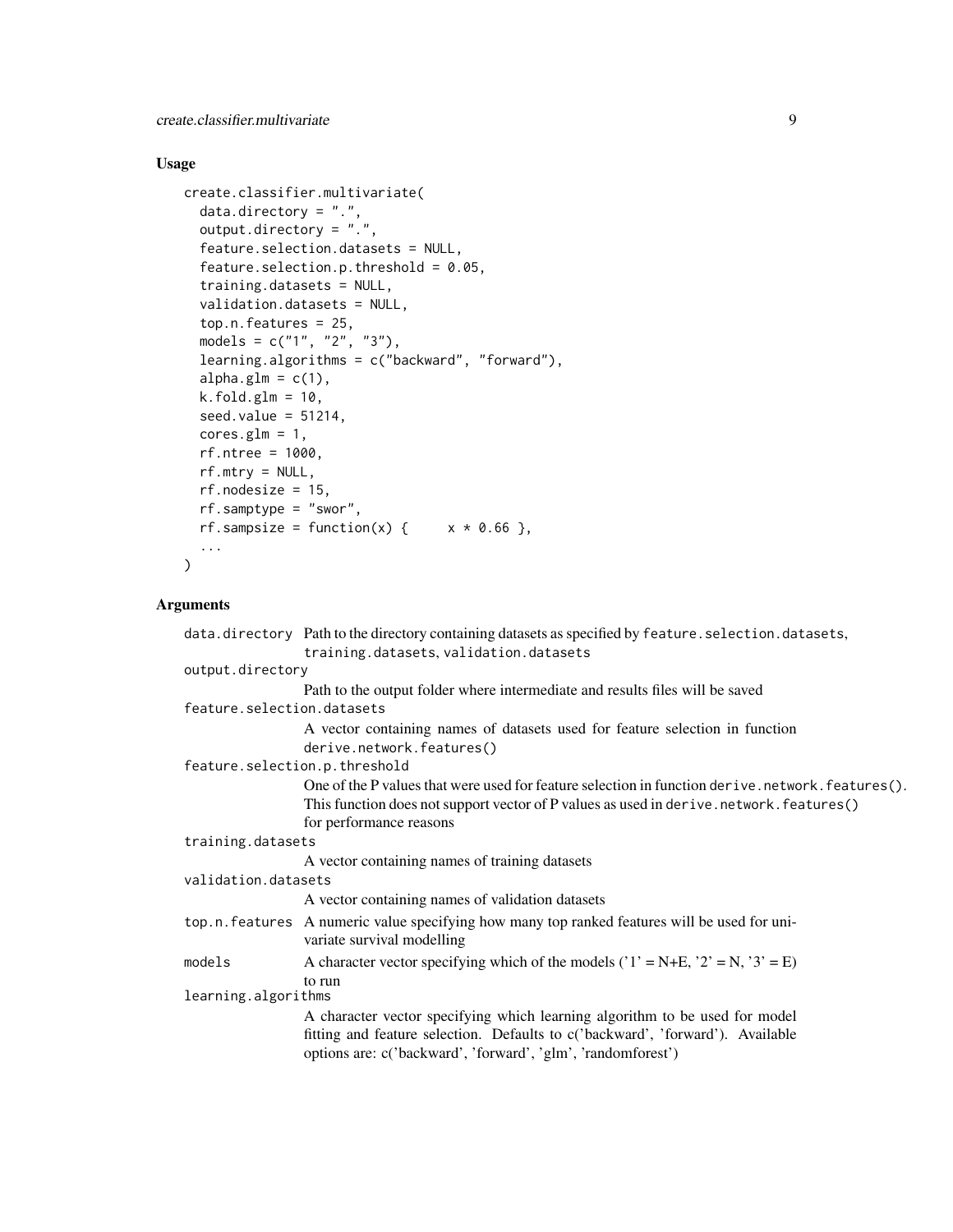| alpha.glm   | A numeric vector specifying elastic-net mixing parameter alpha, with range al-<br>pha raning from $[0,1]$ . 1 for LASSO (default) and 0 for ridge. For multiple<br>values of alpha, most optimal value is selected through cross validation on train-<br>ing set                                                                                      |
|-------------|-------------------------------------------------------------------------------------------------------------------------------------------------------------------------------------------------------------------------------------------------------------------------------------------------------------------------------------------------------|
| k.fold.glm  | A numeric value specifying k-fold cross validation if glm was chosen in learning. algorithms                                                                                                                                                                                                                                                          |
| seed.value  | A numeric value specifying seed for glm k-fold cross or random forest validation<br>if glm was chosen in learning.algorithms                                                                                                                                                                                                                          |
| cores.glm   | An integer value specifying number of cores to be used for glm if it was chosen<br>in learning.algorithms                                                                                                                                                                                                                                             |
| rf.ntree    | An integer value specifying the number of trees in random forest. Defaults to<br>1000. This should be tuned after starting with a large forest such as 1000 in<br>the initial run and assessing the results in output VOOB_error_TRAINING_*<br>to see where the OOB error rate stablises, and then rerunning with the stablised<br>rf.ntree parameter |
| rf.mtry     | An integer value specifying the number of variables randomly selected for split-<br>ting a node. Defaults to sqrt(features), which is the same as in the underlying R<br>package random survival forest randomForestSRC:: rfsrc                                                                                                                       |
| rf.nodesize | An integer value specifying number of unique cases in a terminal node. Defaults<br>to 15, which is the same as in the underlying R package random survival forest<br>randomForestSRC::rfsrc                                                                                                                                                           |
| rf.samptype | An character string specifying name of sampling. Defaults to sampling without<br>replacement 'swor'. Available options are: c('swor', 'swr')                                                                                                                                                                                                          |
| rf.sampsize | A function specifying sampling size when rf. samptype is set to sampling with-<br>out replacement ('swor'). Defaults to 66%: function(x){ $x * .66$ }                                                                                                                                                                                                 |
| .           | other params to be passed on to the random forest call to the underlying R pack-<br>age random survival forest randomForestSRC:: rfsrc                                                                                                                                                                                                                |

# Value

The output files are stored under output.directory/output/

# Author(s)

Syed Haider & Vincent Stimper

# Examples

# see package's main documentation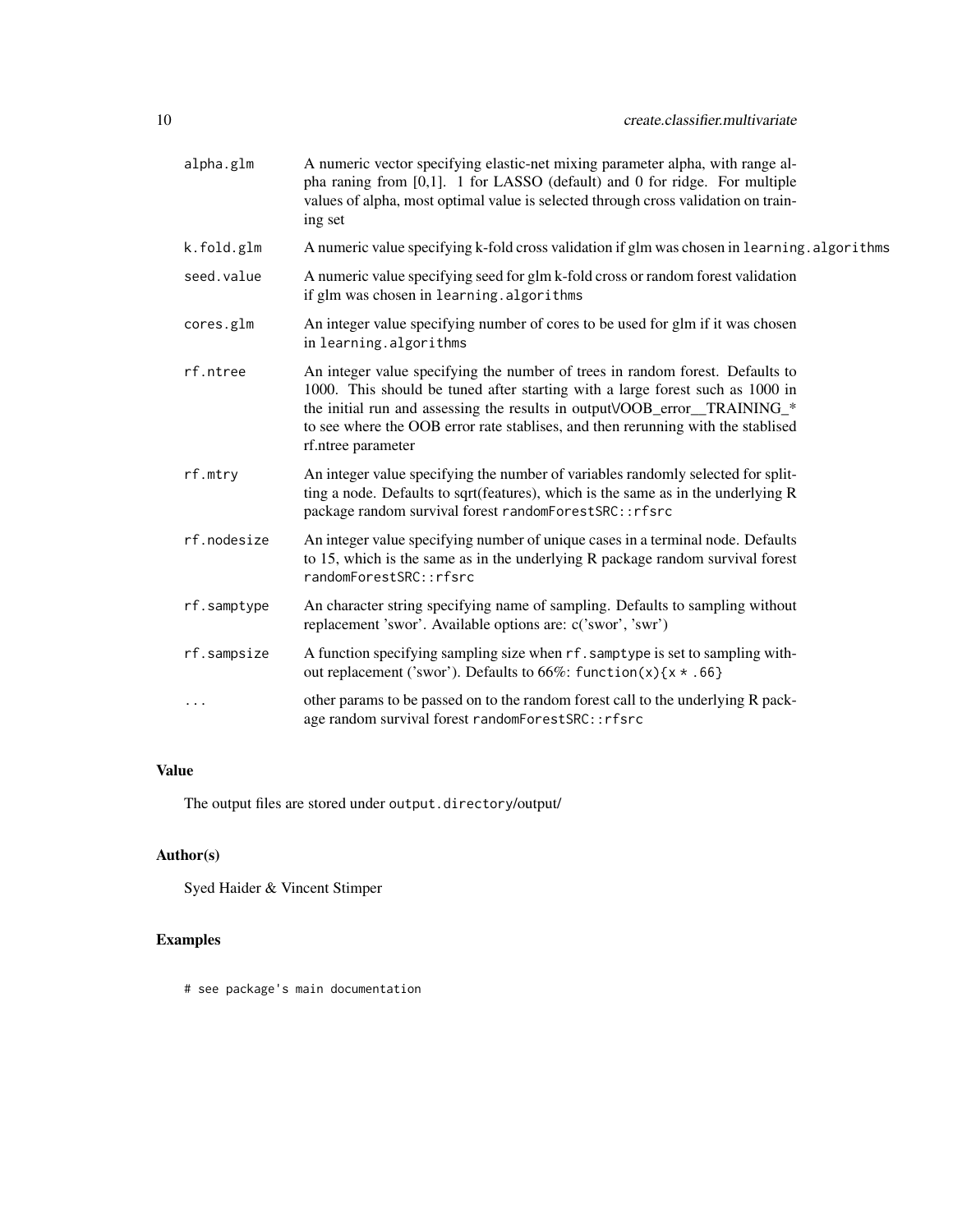<span id="page-10-0"></span>create.classifier.univariate

*Trains and tests a univariate (per subnetwork module) survival model*

#### Description

Trains a model on training datasets. Predicts the risk score for all the training & datasets, independently. This function also predicts the risk score for combined training datasets cohort and validation datasets cohort. The risk score estimation is done by multivariate models fit by fit.survivalmodel. The function also predicts risk scores for each of the top.n.features independently.

#### Usage

```
create.classifier.univariate(
  data.directory = ".",
  output.directory = ".",
  feature.selection.datasets = NULL,
  feature.selection.p.threshold = 0.05,
  training.datasets = NULL,
  validation.datasets = NULL,
  top.n.features = 25,
  models = c("1", "2", "3"))
```
# Arguments

|                               | data.directory Path to the directory containing datasets as specified by feature.selection.datasets,                       |  |
|-------------------------------|----------------------------------------------------------------------------------------------------------------------------|--|
|                               | training.datasets, validation.datasets                                                                                     |  |
| output.directory              |                                                                                                                            |  |
|                               | Path to the output folder where intermediate and results files will be saved                                               |  |
| feature.selection.datasets    |                                                                                                                            |  |
|                               | A vector containing names of datasets used for feature selection in function<br>derive.network.features()                  |  |
| feature.selection.p.threshold |                                                                                                                            |  |
|                               | One of the P values that were used for feature selection in function derive.network.features().                            |  |
|                               | This function does not support vector of P values as used in derive.network.features()                                     |  |
|                               | for performance reasons                                                                                                    |  |
| training.datasets             |                                                                                                                            |  |
|                               | A vector containing names of training datasets                                                                             |  |
| validation.datasets           |                                                                                                                            |  |
|                               | A vector containing names of validation datasets                                                                           |  |
|                               | top.n.features A numeric value specifying how many top ranked features will be used for uni-<br>variate survival modelling |  |
| models                        | A character vector specifying which of the models ( $'1' = N+E$ , $'2' = N$ , $'3' = E$ )<br>to run                        |  |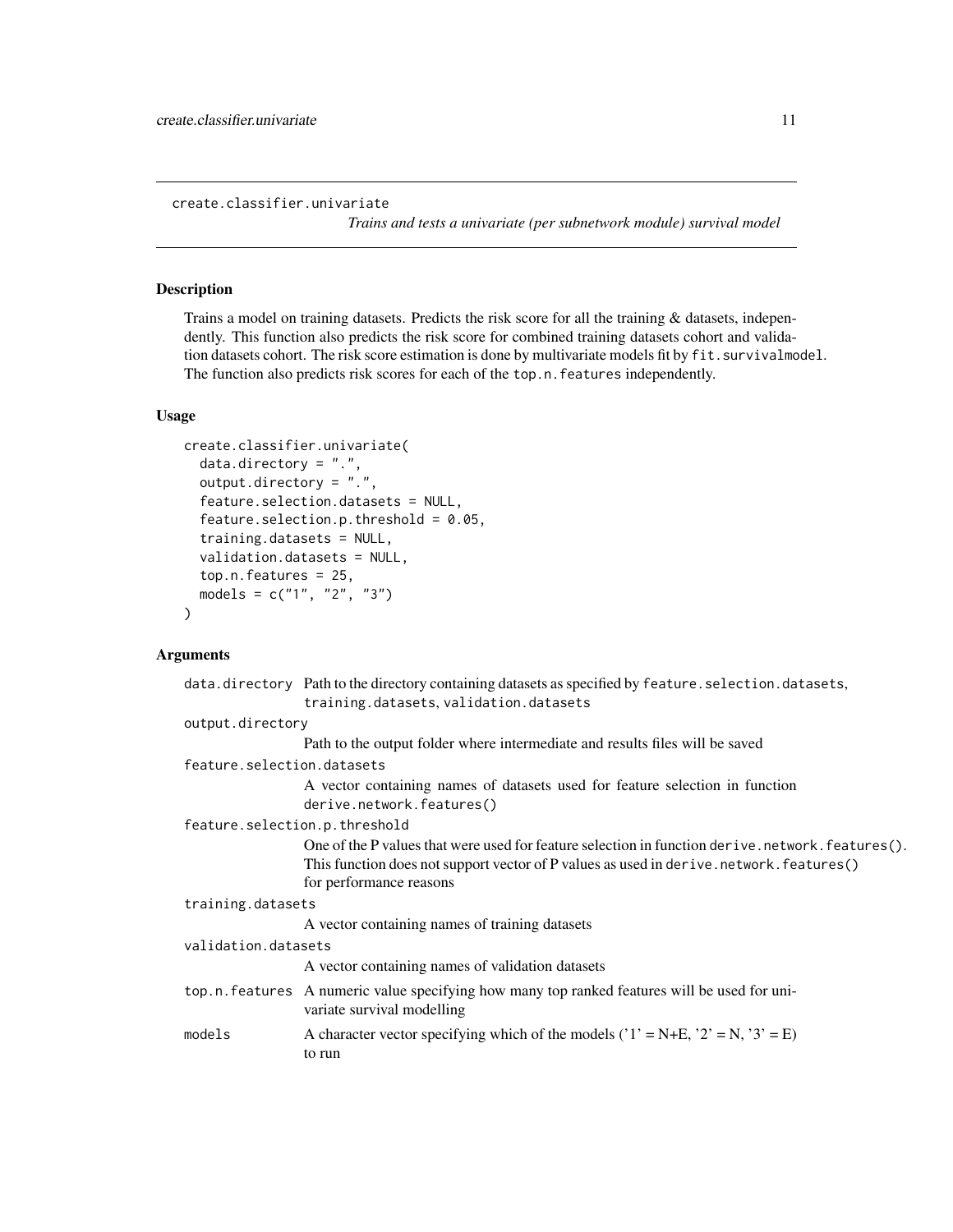<span id="page-11-0"></span>The output files are stored under output.directory/output/

#### Author(s)

Syed Haider

# Examples

# see package's main documentation

| create.KM.plot | Plots Kaplan-meier survival curve for a given risk grouping & survival |
|----------------|------------------------------------------------------------------------|
|                | params                                                                 |

# Description

A generic method to plot KM curves

# Usage

```
create.KM.plot(
  riskgroup = NULL,
  survtime = NULL,
  survstat = NULL,
  file.name = NULL,
  main.title = ",
  resolution = 100
\mathcal{L}
```
# Arguments

| riskgroup  | A vector containing dichotomized risk groups                                                      |
|------------|---------------------------------------------------------------------------------------------------|
| survtime   | A vector containing survival time of the samples                                                  |
| survstat   | A vector containing survival status of the samples                                                |
| file.name  | A string containing full qualified path of the output tiff file                                   |
| main.title | A string specifying main title of the image.                                                      |
| resolution | A numeric value specifying resolution of the tiff image of KM survival curves.<br>Defaults to 100 |

#### Value

The KM survival curves are stored under output.dir/graphs/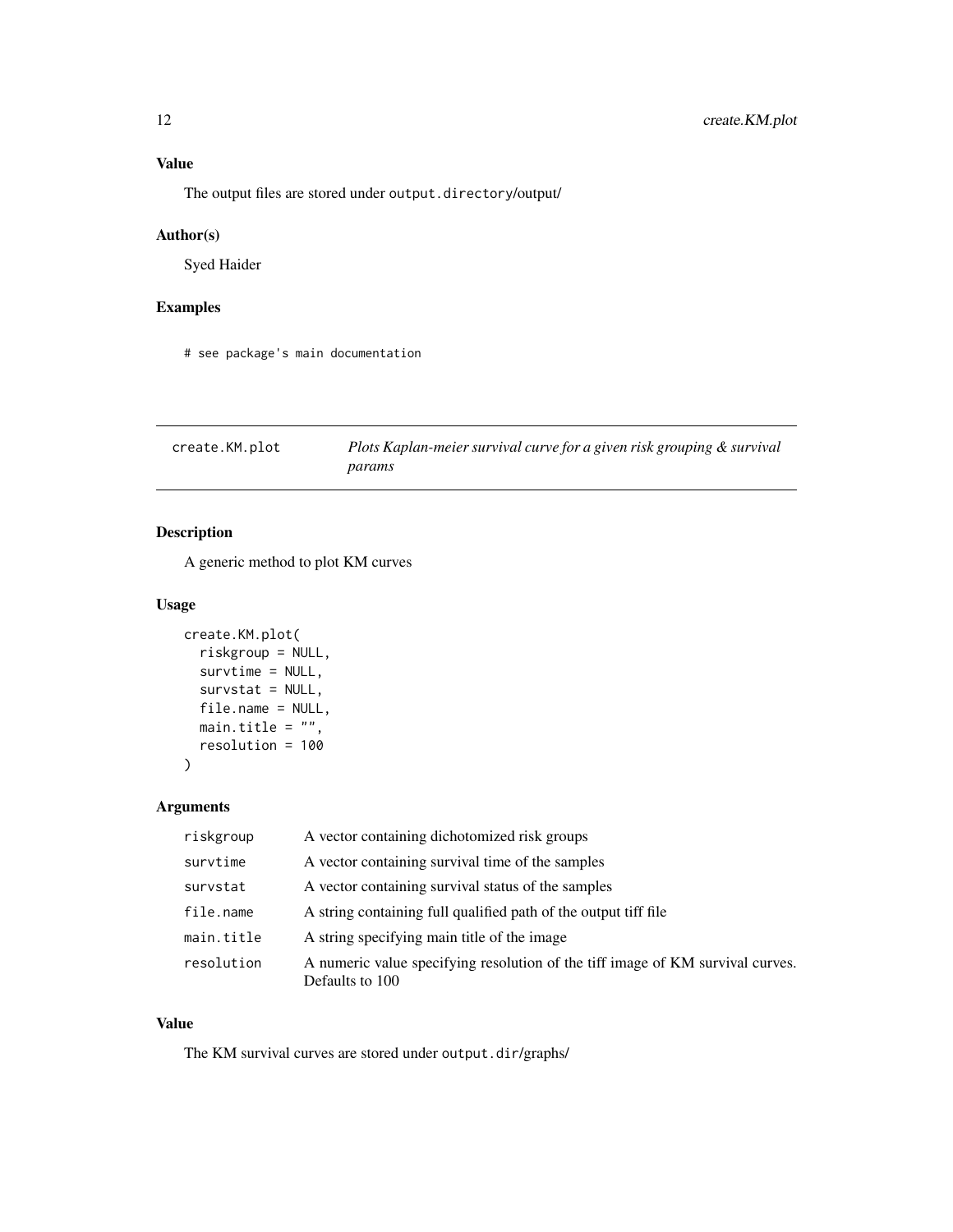# <span id="page-12-0"></span>Author(s)

Syed Haider

```
create.sensitivity.plot
```
*Plots sensitivity analysis for class label dichotomization at supplied survtime cutoffs*

#### Description

A method to computer sensitivity, specificity and accuracy at all the survtime cutoff steps provided

#### Usage

```
create.sensitivity.plot(
  riskscore = NULL,
  riskgroup = NULL,
  survtime = NULL,
  survstat = NULL,
  survtime.cutoffs = c(seq(5, 10, 1)),
  output.directory = ".",
  file.stem = NULL,
 main.title = ",
  resolution = 100
)
```
#### Arguments

| riskscore        | A vector containing predicted risk scores                                      |  |
|------------------|--------------------------------------------------------------------------------|--|
| riskgroup        | A vector containing dichotomized risk groups                                   |  |
| survtime         | A vector containing survival time of the samples                               |  |
| survstat         | A vector containing survival status of the samples                             |  |
| survtime.cutoffs |                                                                                |  |
|                  | A vector containing cutoff time points used to dichotomize patients into low-  |  |
|                  | and high-risk groups                                                           |  |
| output.directory |                                                                                |  |
|                  | Path to the output folder where intermediate and results files will be saved   |  |
| file.stem        | A string containing base name for image and text files produced by this method |  |
| main.title       | A string specifying main title of the image                                    |  |
| resolution       | A numeric value specifying resolution of the tiff image of KM survival curves. |  |
|                  | Defaults to 100                                                                |  |

#### Value

The sensitivity analysis plots are stored under output.directory/graphs/. The sensitivity analysis results are stored under output.directory/output/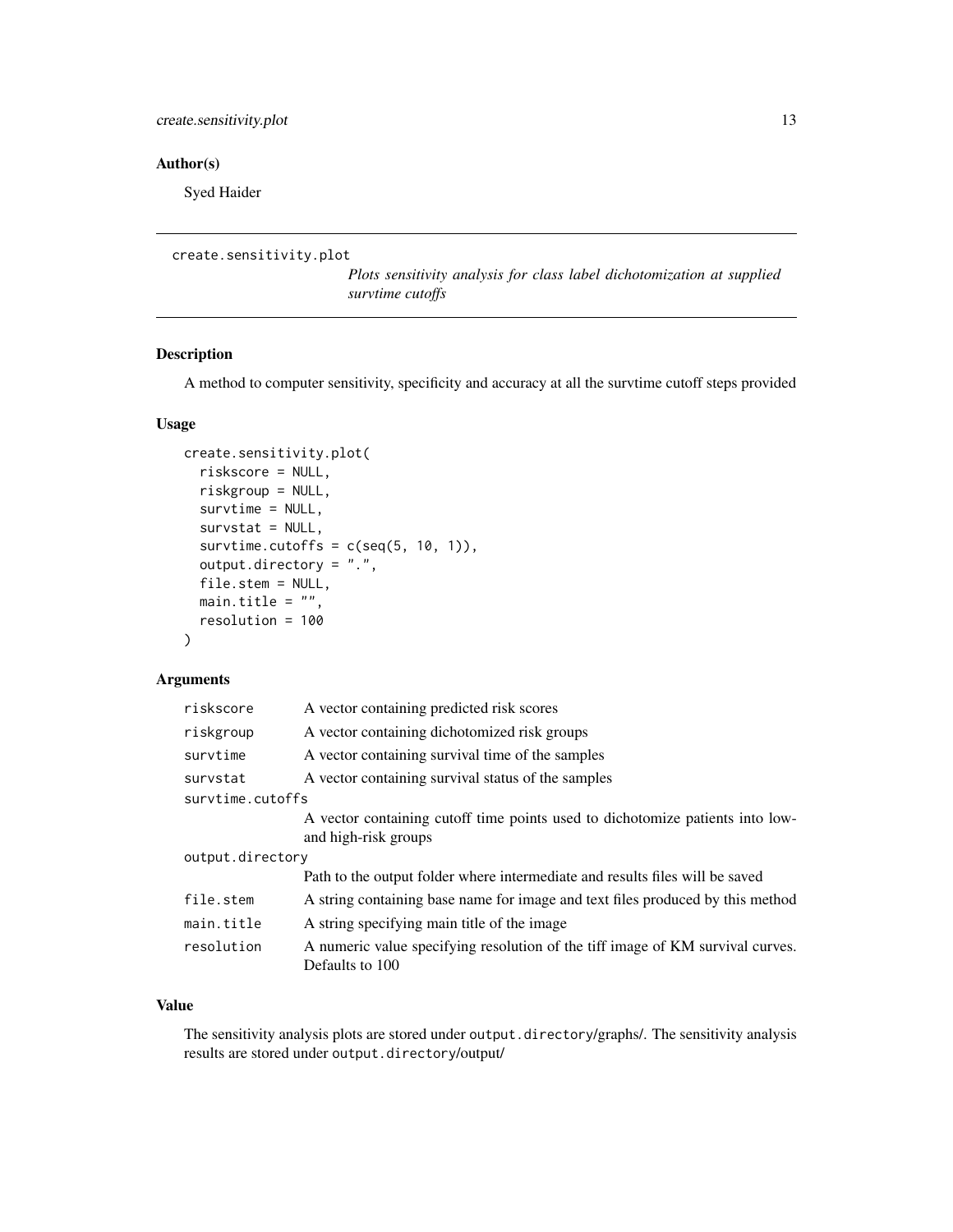# <span id="page-13-0"></span>Author(s)

Syed Haider

create.survivalplots *Plots Kaplan-meier survival curves*

#### Description

Plots Kaplan-meier survival curves for all the training & datasets, independently as well as combined training datasets cohort and validation datasets cohort. The function also plots KM survival curves for each of the top.n.features independently.

#### Usage

```
create.survivalplots(
  data.directory = "."
  output.directory = ".",
  training.datasets = NULL,
  validation.datasets = NULL,
  top.n.features = 25,
  learning.algorithms = c("backward", "forward"),
  truncate.survival = 100,
  survtime.cutoffs = c(seq(5, 10, 1)),
  main.title = FALSE,
  KM.plotting.fun = "create.KM.plot",
  plot.univariate.data = FALSE,
 plot.multivariate.data = TRUE,
  resolution = 100
)
```
#### Arguments

|                     | data directory Path to the directory containing datasets as specified by training datasets,<br>validation.datasets                                            |
|---------------------|---------------------------------------------------------------------------------------------------------------------------------------------------------------|
| output.directory    |                                                                                                                                                               |
|                     | Path to the output folder where intermediate and results files were saved                                                                                     |
| training.datasets   |                                                                                                                                                               |
|                     | A vector containing names of training datasets                                                                                                                |
| validation.datasets |                                                                                                                                                               |
|                     | A vector containing names of validation datasets                                                                                                              |
|                     | top.n.features A numeric value specifying how many top ranked features will be used for uni-<br>variate survival modelling                                    |
| learning.algorithms |                                                                                                                                                               |
|                     | A character vector specifying which learning algorithm to be used for model<br>fitting and feature selection. Defaults to c('backward', 'forward'). Available |
|                     | options are: c('backward', 'forward', 'glm', 'randomforest')                                                                                                  |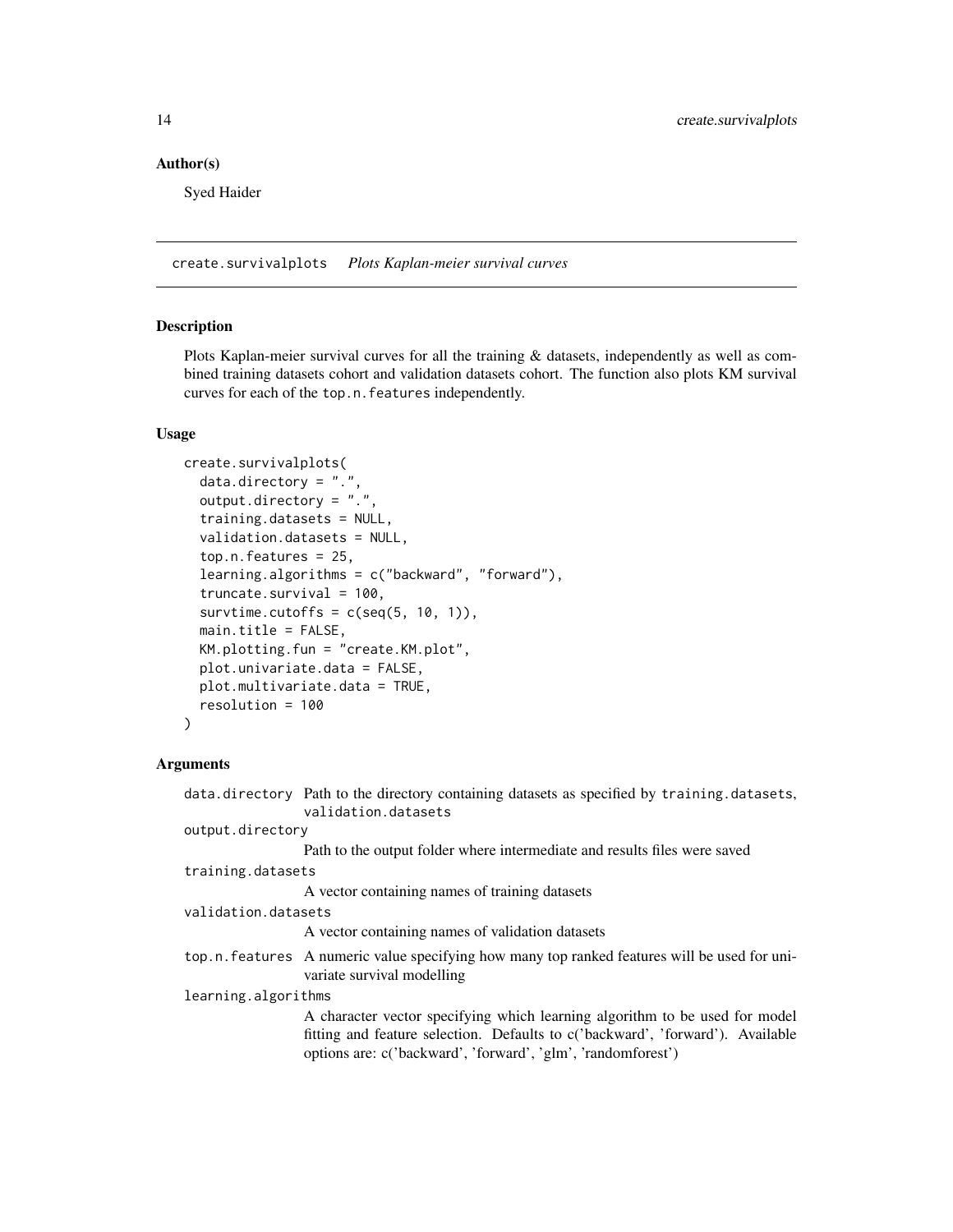# <span id="page-14-0"></span>create.survobj 15

|                        | truncate.survival |                                                                                                                                        |
|------------------------|-------------------|----------------------------------------------------------------------------------------------------------------------------------------|
|                        |                   | A numeric value specifying survival truncation in years. Defaults to 100 years<br>which effectively means no truncation                |
|                        | survtime.cutoffs  |                                                                                                                                        |
|                        |                   | A vector containing survival cutoff time points to be used for dichotomization<br>of patients into risk groups for senstivity analysis |
|                        | main.title        | A logical to specify plot's main title. Defaults to FASLE                                                                              |
|                        | KM.plotting.fun   |                                                                                                                                        |
|                        |                   | A string containing the name of the method to use for plotting KM curves. De-<br>faults to create. KM. plot                            |
| plot.univariate.data   |                   |                                                                                                                                        |
|                        |                   | Logical to indicate whether to plot univariate results for all subnetworks. Default<br>to FALSE                                        |
| plot.multivariate.data |                   |                                                                                                                                        |
|                        |                   | Logical to indicate whether to plot multivariate results for all subnetworks. De-<br>faults to TRUE                                    |
|                        | resolution        | A numeric value specifying resolution of the png images of KM survival curves.<br>Defaults to 100                                      |
|                        |                   |                                                                                                                                        |

# Value

The KM survival curves are stored under output.directory/graphs/

# Author(s)

Syed Haider

# Examples

# see package's main documentation

create.survobj *Utility function for loading meta-analysis lists*

# Description

Create Surv objects from an annotation-matrix with handling for different time units.

# Usage

```
create.survobj(annotation = NULL, truncate.survival = 100)
```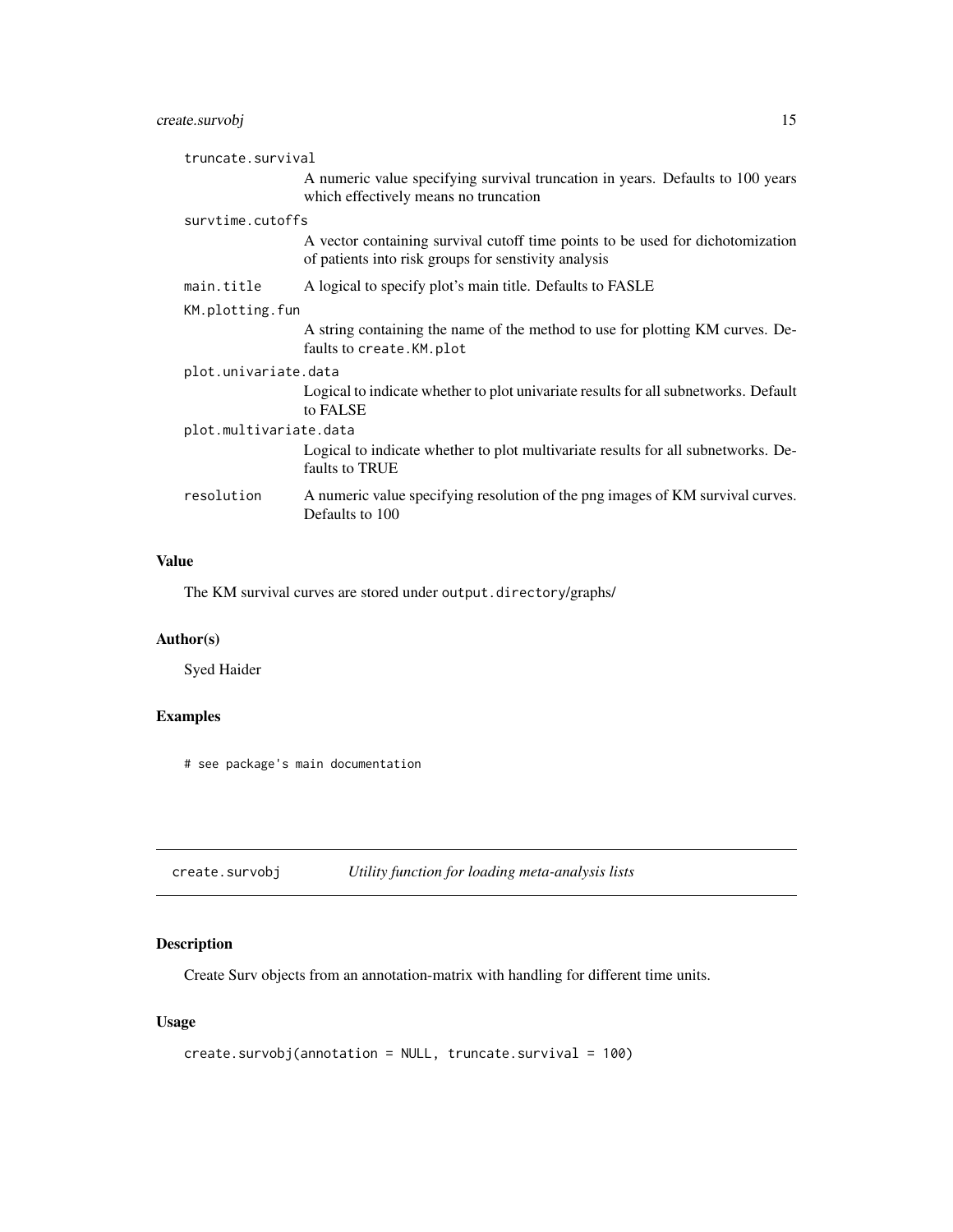#### <span id="page-15-0"></span>**Arguments**

| annotation        | A patient annotation matrix (patients = rows) with (at least) columns for surv- |  |
|-------------------|---------------------------------------------------------------------------------|--|
|                   | time, survstat, and survtime, unit                                              |  |
| truncate.survival |                                                                                 |  |
|                   | A numeric value epecifying survival truncation in vegre. Defaults to 100 years  |  |

A numeric value specifying survival truncation in years. Defaults to 100 years which effectively means no truncation

# Value

Returns an object of class Surv

#### Author(s)

Paul C. Boutros

#### Examples

```
annotation.file <- paste(
 get.program.defaults()[["test.data.dir"]],
  "/Breastdata2/patient_annotation.txt", sep = ""
 );
annotation <- read.table(
 annotation.file,
 header = TRUE,
 row.names = 1,
 sep = "\t"
 );
# select the appropriate survtime and survstat variable for this dataset
annotation$survstat <- annotation[,'e.dfs'];
annotation$survtime <- annotation[,'t.dfs'];
annotation$survtime.unit <- annotation[,'t.dfs.unit'];
# only keep samples with survival data
annotation <- annotation[!is.na(annotation$survstat) & !is.na(annotation$survstat),];
surv.obj <- create.survobj(annotation = annotation);
```
derive.network.features

*Derive univariate features from pathway-derived networks*

#### Description

This function fits Cox model to features as well as interaction between features. The coefficients of features are subsequently used to compute impact score of each of the pathway-derived networks.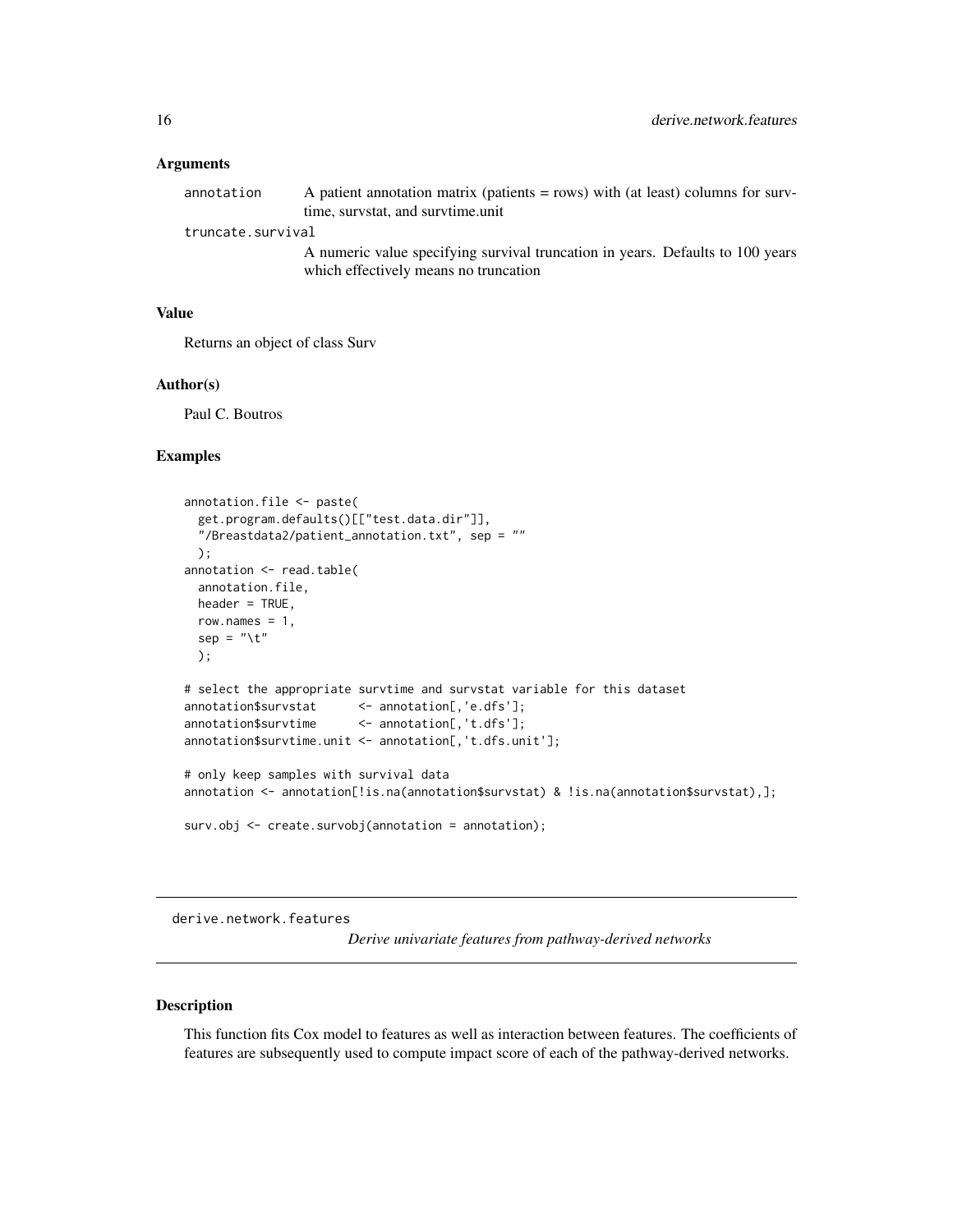derive.network.features 17

# Usage

```
derive.network.features(
  data.directory = ".".output.directory = ".",
  data.types = c("mRNA"),
  data.types.ordinal = c("cna"),
  centre.data = "median",
  feature.selection.fun = "calculate.network.coefficients",
  feature.selection.datasets = NULL,
  feature.selection.p.thresholds = c(0.05),
  truncate.survival = 100,
  networks.database = "default",
  subset = NULL,...
\mathcal{L}
```
# Arguments

data.directory Path to the directory containing datasets as specified by feature.selection.datasets output.directory Path to the output folder where intermediate and results files will be saved

| data.types                 | A vector of molecular datatypes to load. Defaults to c('mRNA')                                                                                                                                                                                                                                                                                                |  |
|----------------------------|---------------------------------------------------------------------------------------------------------------------------------------------------------------------------------------------------------------------------------------------------------------------------------------------------------------------------------------------------------------|--|
| data.types.ordinal         |                                                                                                                                                                                                                                                                                                                                                               |  |
|                            | A vector of molecular datatypes to be treated as ordinal. Defaults to c('cna')                                                                                                                                                                                                                                                                                |  |
| centre.data                | A character string specifying the centre value to be used for scaling data. Valid<br>values are: 'median', 'mean', or a user defined numeric threshold e.g. '0.3'<br>when modelling methylation beta values. This value is used for both scaling as<br>well as for dichotomising data for estimating univariate betas from Cox model.<br>Defaults to 'median' |  |
| feature.selection.fun      |                                                                                                                                                                                                                                                                                                                                                               |  |
|                            | Name of the function to be used to estimate network coefficients. Defaults to<br>'calculate.network.coefficients'                                                                                                                                                                                                                                             |  |
| feature.selection.datasets |                                                                                                                                                                                                                                                                                                                                                               |  |
|                            | A vector containing names of training datasets to be used to compute cox statis-<br>tics                                                                                                                                                                                                                                                                      |  |
|                            | feature.selection.p.thresholds                                                                                                                                                                                                                                                                                                                                |  |
|                            | A vector containing P values to be used as threshold for including features into<br>overall impact score of a network                                                                                                                                                                                                                                         |  |
| truncate.survival          |                                                                                                                                                                                                                                                                                                                                                               |  |
|                            | A numeric value specifying survival truncation in years. Defaults to 100 years<br>which effectively means no truncation                                                                                                                                                                                                                                       |  |
| networks.database          |                                                                                                                                                                                                                                                                                                                                                               |  |
|                            | Name of the pathway networks database. Default to NCI PID/Reactome/Biocarta<br>i-e "default"                                                                                                                                                                                                                                                                  |  |
| subset                     | A list with a Field and Entry component specifying a subset of patients to be<br>selected from each dataset whose annotation Field matches Entry                                                                                                                                                                                                              |  |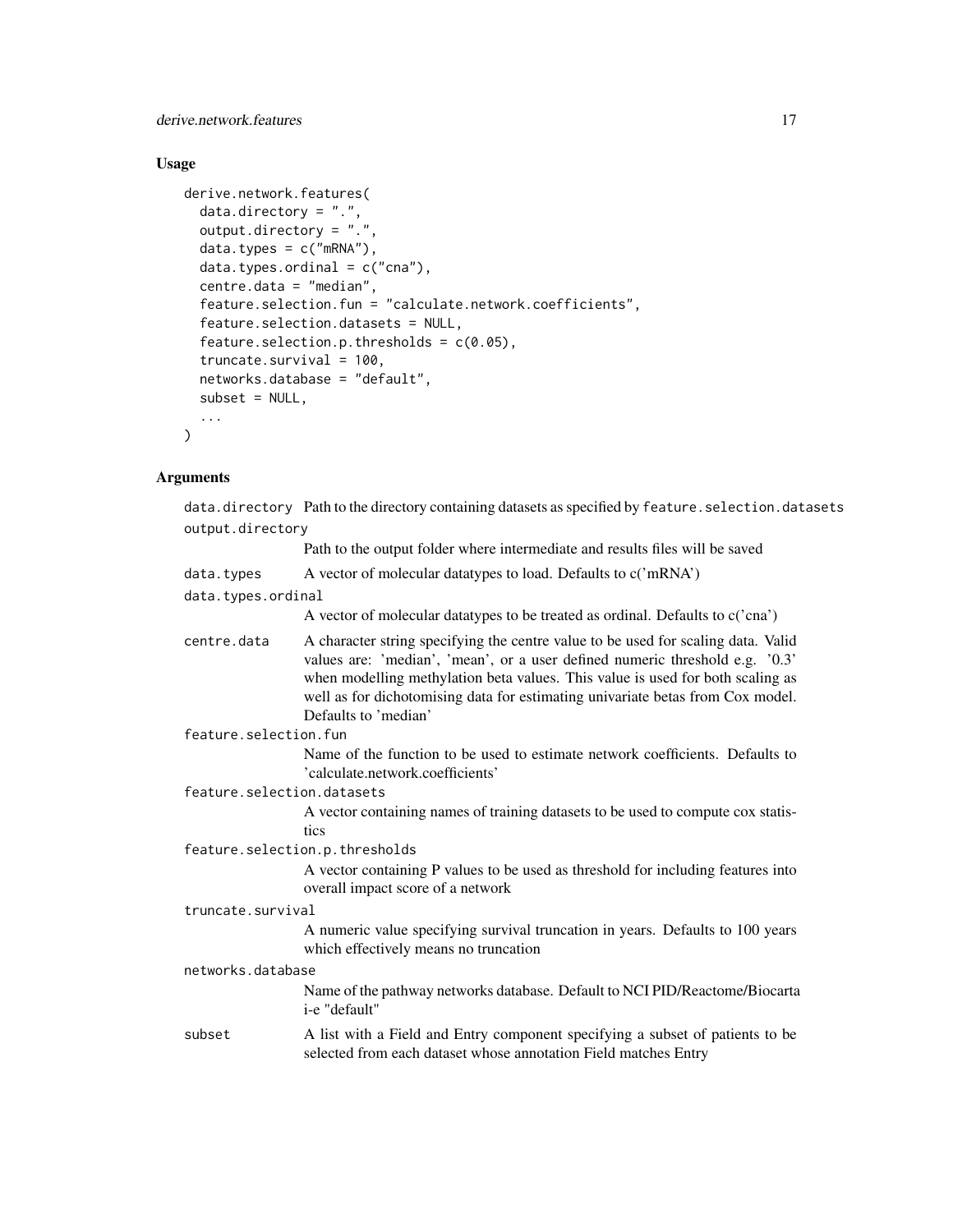<span id="page-17-0"></span>... other params to be passed on to user-defined method for estimating coefficients of network features

#### Value

The output files are stored under data.directory/output/

#### Author(s)

Syed Haider

#### Examples

```
options("warn" = -1);# get data directory
data.directory <- get.program.defaults(networks.database = "test")[["test.data.dir"]];
```

```
# initialise params
output.directory <- tempdir();
data.types <- c("mRNA");
feature.selection.datasets <- c("Breastdata1");
feature.selection.p.thresholds <- c(0.05);
```

```
# estimate network coefficients for all the subnet features
derive.network.features(
 data.directory = data.directory,
 output.directory = output.directory,
 data.types = data.types,
 feature.selection.fun = "calculate.network.coefficients",
 feature.selection.datasets = feature.selection.datasets,
 feature.selection.p.thresholds = feature.selection.p.thresholds,
 networks.database = "test"
 );
```
dichotomize.dataset *Dichotomize a single dataset*

#### Description

Split a dataset into two groups by median-dichotomization

#### Usage

```
dichotomize.dataset(x, split.at = "median")
```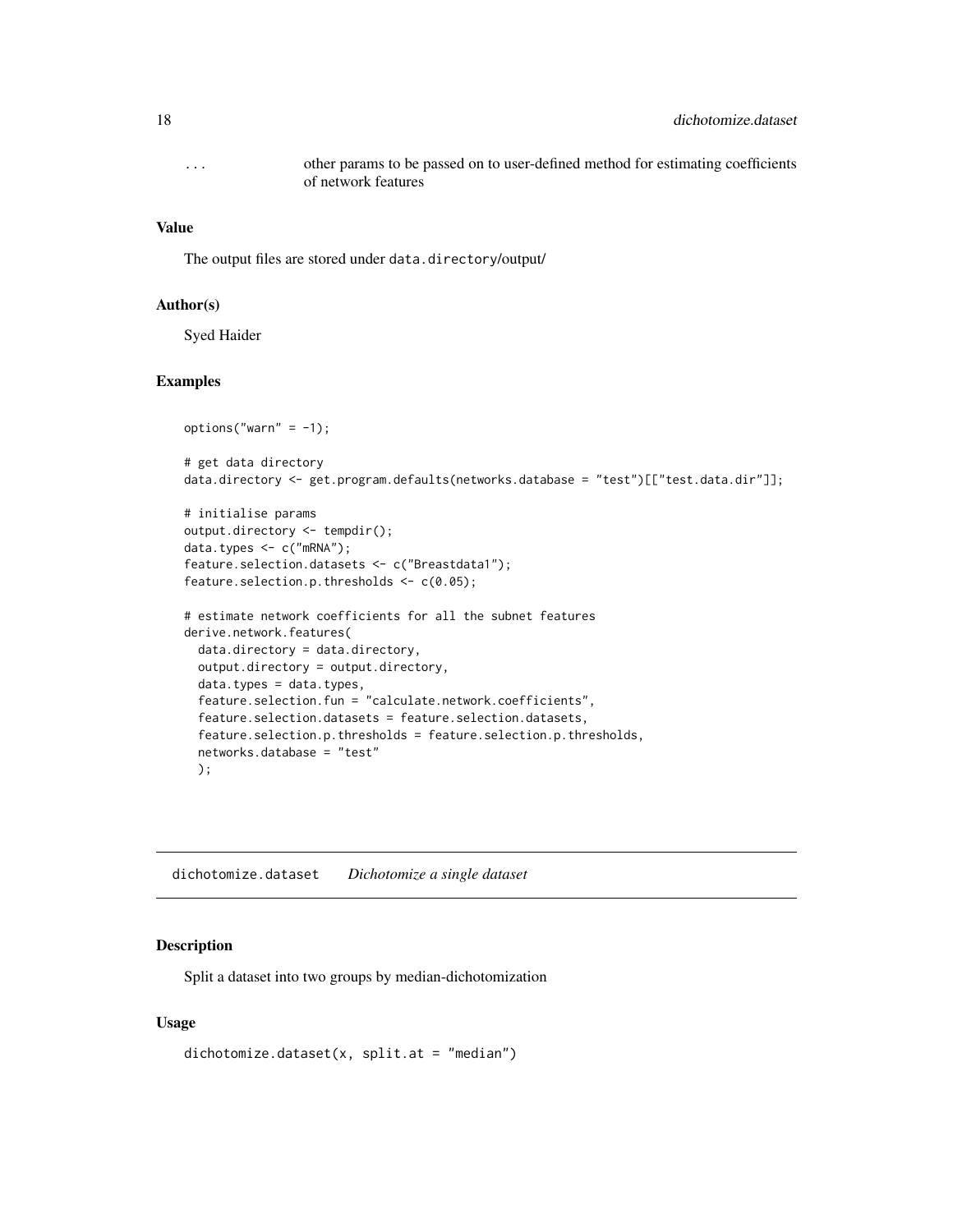#### <span id="page-18-0"></span>Arguments

| <b>X</b> | A vector of values to be dichotomized                                                                                                                                      |
|----------|----------------------------------------------------------------------------------------------------------------------------------------------------------------------------|
| split.at | An character string or a numeric value that is be used to dichotomize. Valid<br>values are: 'median', 'mean', or a user defined numeric threshold. Defaults to<br>'median' |

# Value

A vector of the data dichotomized onto a 0/1 (low/high) scale.

#### Author(s)

Syed Haider & Paul C. Boutros

#### Examples

```
tmp <- rnorm(100);
tmp.groups.median <- dichotomize.dataset(tmp);
tmp.groups.mean <- dichotomize.dataset(tmp, split.at = "mean");
tmp.groups.custom <- dichotomize.dataset(tmp, split.at = 0.3);
```
dichotomize.meta.dataset *Dichotomize and unlist a meta-analysis list*

# Description

Takes a meta-analysis list (and possibly extra data) and dichotomizes based on a specific gene, then returns the unlisted data to the caller.

# Usage

```
dichotomize.meta.dataset(
  feature.name,
  expression.data,
  survival.data,
  other.data = NULL,
 data.type.ordinal = FALSE,
  centre.data = "median"
)
```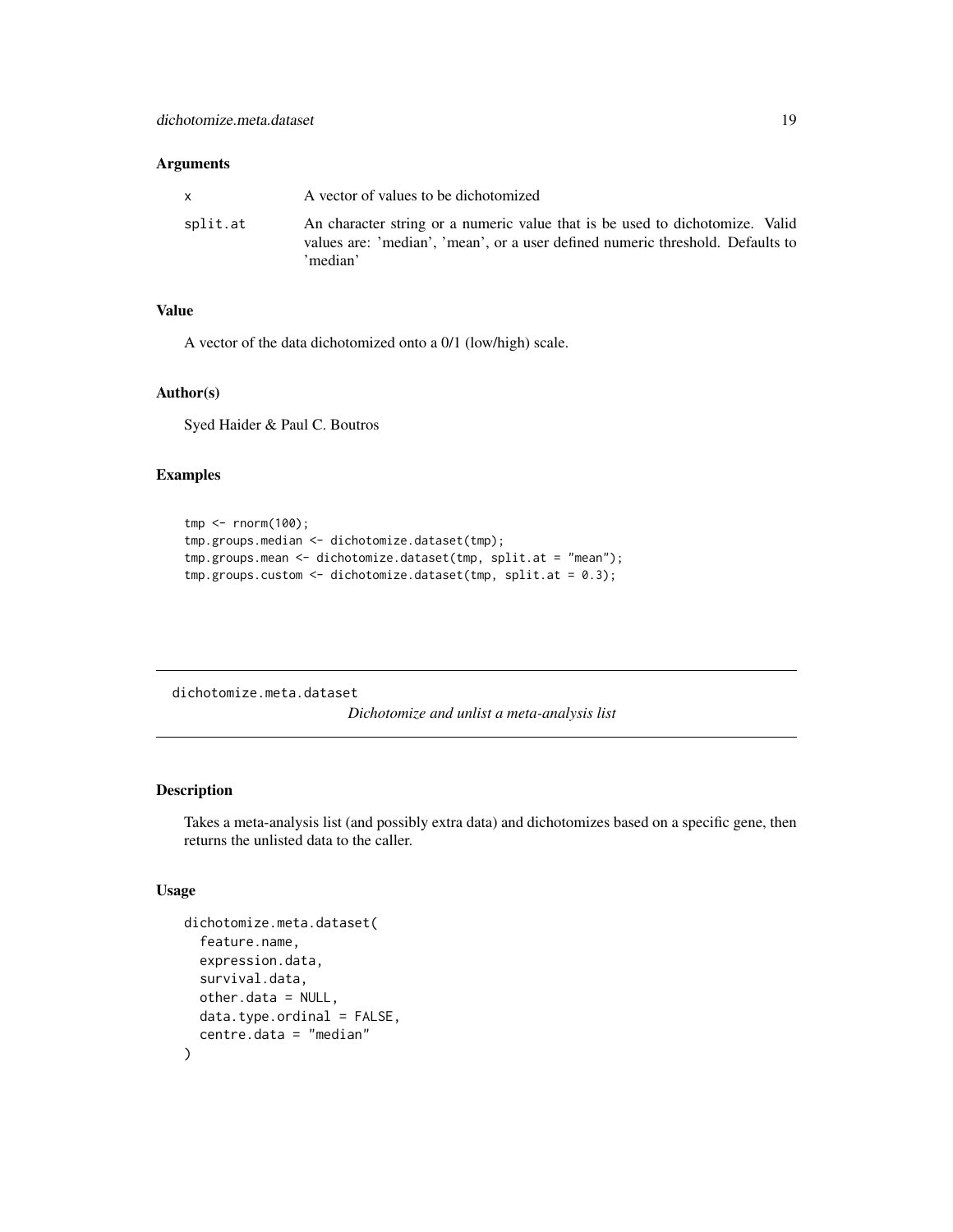# Arguments

| feature.name      | Character indicate what feature (gene/probe/etc.) should be extracted for analy-                                                                                                                                                                                                                                                                              |  |
|-------------------|---------------------------------------------------------------------------------------------------------------------------------------------------------------------------------------------------------------------------------------------------------------------------------------------------------------------------------------------------------------|--|
|                   | <b>SIS</b>                                                                                                                                                                                                                                                                                                                                                    |  |
| expression.data   |                                                                                                                                                                                                                                                                                                                                                               |  |
|                   | A list where each component is an expression matrix (patients = columns, genes<br>$=$ rows) for a different dataset                                                                                                                                                                                                                                           |  |
| survival.data     | A list where each component is an object of class Surv                                                                                                                                                                                                                                                                                                        |  |
| other.data        | A list of other covariates to be unlisted in the final output (all elements in this                                                                                                                                                                                                                                                                           |  |
|                   | list are used)                                                                                                                                                                                                                                                                                                                                                |  |
| data.type.ordinal |                                                                                                                                                                                                                                                                                                                                                               |  |
|                   | Logical indicating whether to treat this datatype as ordinal. Defaults to FALSE                                                                                                                                                                                                                                                                               |  |
| centre.data       | A character string specifying the centre value to be used for scaling data. Valid<br>values are: 'median', 'mean', or a user defined numeric threshold e.g. '0.3'<br>when modelling methylation beta values. This value is used for both scaling as<br>well as for dichotomising data for estimating univariate betas from Cox model.<br>Defaults to 'median' |  |

#### Details

NB: other.data handling of missing components (i.e. those present in only some datasets) has not been debugged (but may work regardless).

#### Value

Returns a list containing components groups (after dichotomization), survtime (in the units of the input data), and survstat. Additional vectors are unlisted from other.data if that parameter is not NULL.

# Author(s)

Syed Haider & Paul C. Boutros

#### Examples

```
data.directory <- get.program.defaults()[["test.data.dir"]];
data.types <- c("mRNA");
x1 <- load.cancer.datasets(
  datasets.to.load = c('Breastdata1'),
  data.types = data.types,
  data.directory = data.directory
  );
x2 <- dichotomize.meta.dataset(
  feature.name = "1000_at",expression.data = x1$all.data[[data.types[1]]],
  survival.data = x1$all.survobj
  );
```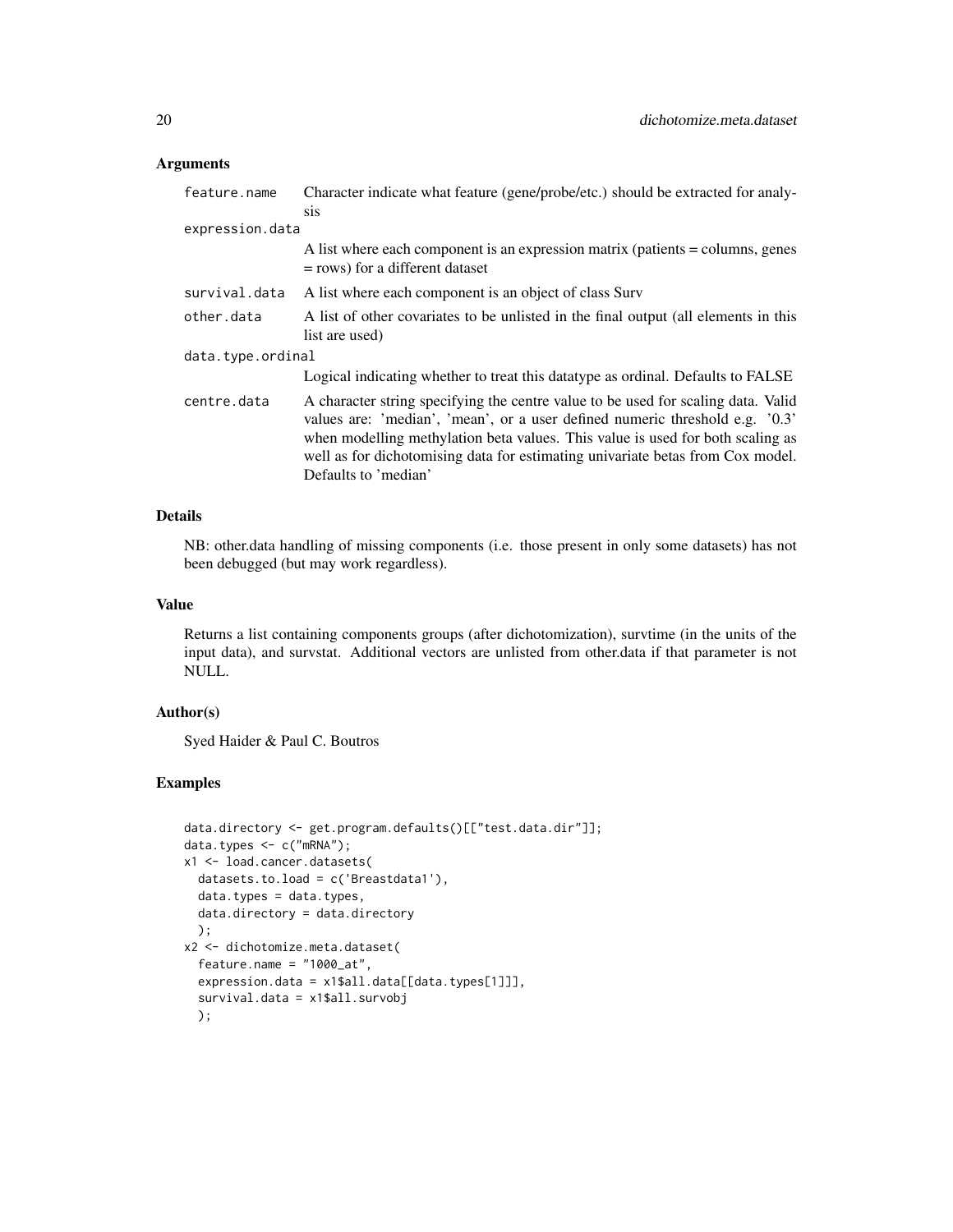<span id="page-20-0"></span>

#### Description

Fit a Cox model (possibly with some linear adjustments) and return key statistics about the fit.

#### Usage

```
fit.coxmodel(
  groups,
  survobj,
  stages = NA,
  rounding = 3,
  other.data = NULL,
  data.type.ordinal = FALSE
)
```
# Arguments

| groups            | Grouping of patients (passed directly to coxph, so factors & continuous variables<br>are okay)                                        |
|-------------------|---------------------------------------------------------------------------------------------------------------------------------------|
| survobi           | An object of class Surv (from the survival package) – patient ordering needs to<br>be identical as for groups                         |
| stages            | DEPRECATED! Use other.data instead.                                                                                                   |
| rounding          | How many digits of precision should be returned?                                                                                      |
| other.data        | A data-frame (or matrix?) of variables to be controlled in the Cox model. If<br>null, no adjustment is done. No interactions are fit. |
| data.type.ordinal |                                                                                                                                       |
|                   | Logical indicating whether to treat this datatype as ordinal. Defaults to FALSE                                                       |

# Value

A list containing two elements. cox.stats containing a vector or matrix: HR, lower 95% CI of HR, upper 95% CI of HR, P-value (for groups), number of samples (total with group assignments, although some may not be included in fit for other reasons so this is an upper-limit). cox.obj containing coxph model object

# Author(s)

Syed Haider & Paul C. Boutros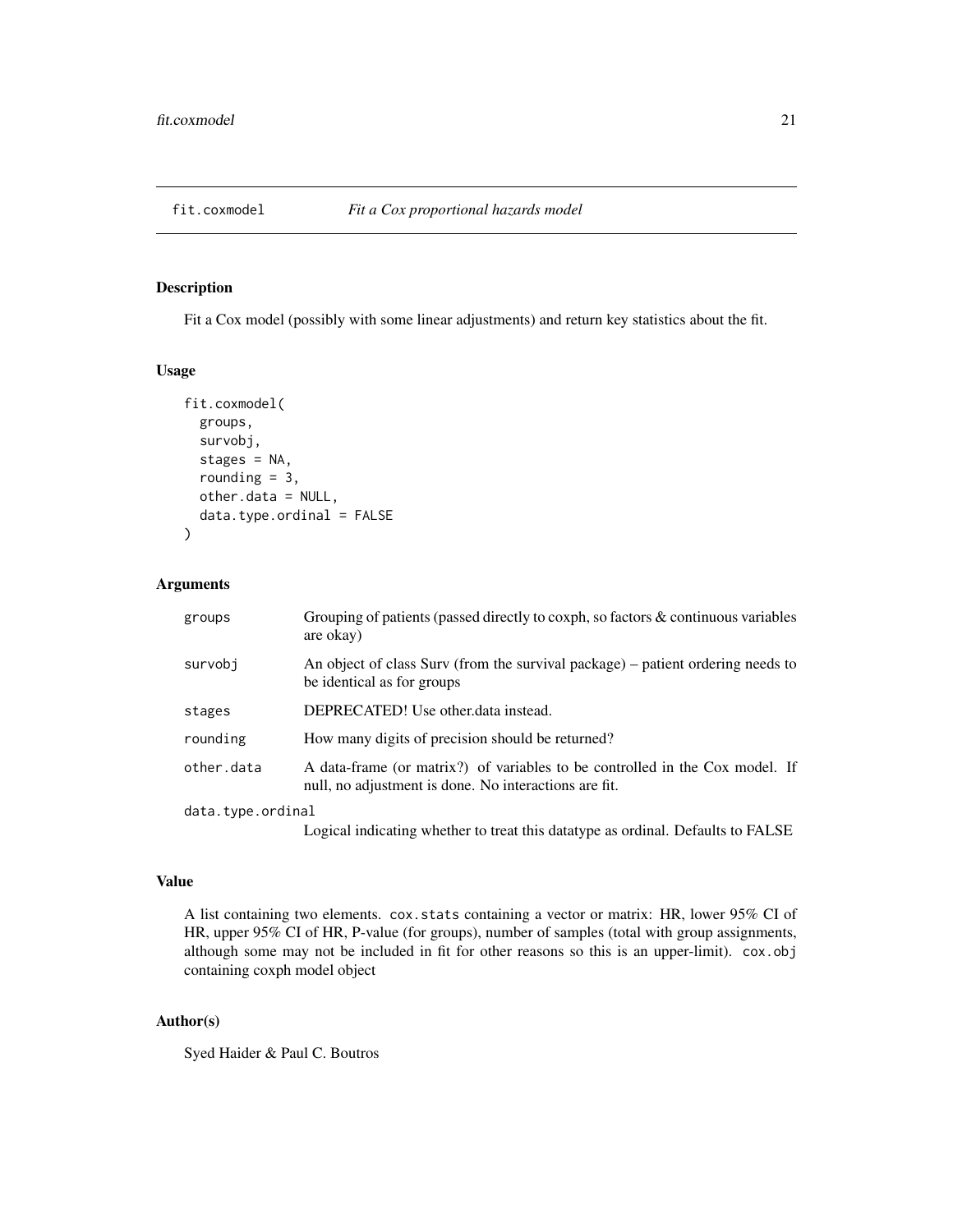# Examples

```
survtime <- sample(seq(0.1,10,0.1), 100, replace = TRUE);
survstat \leq sample(c(0,1), 100, replace = TRUE);
survobj <- Surv(survtime, survstat);
groups <- sample(c('A','B'), 100, replace = TRUE);
fit.coxmodel(
  groups = as.factor(groups),
  survobj = survobj
  );
```
fit.interaction.model *Cox model two features separately and together*

# Description

Using a meta-analysis dataset take two features and Cox model them separately and together and extract HRs and p-values.

# Usage

```
fit.interaction.model(
  feature1,
  feature2,
  expression.data,
  survival.data,
  data.type.ordinal = FALSE,
  centre.data = "median"
)
```
# Arguments

| feature1          | String indicate what feature (gene/probe/etc.) should be extracted for analysis                                                                                                                                                                                                                                                                               |  |
|-------------------|---------------------------------------------------------------------------------------------------------------------------------------------------------------------------------------------------------------------------------------------------------------------------------------------------------------------------------------------------------------|--|
| feature2          | String indicate what feature (gene/probe/etc.) should be extracted for analysis                                                                                                                                                                                                                                                                               |  |
| expression.data   |                                                                                                                                                                                                                                                                                                                                                               |  |
|                   | A list where each component is an expression matrix (patients = columns, fea-<br>$tures = rows)$ for a different dataset                                                                                                                                                                                                                                      |  |
| survival.data     | A list where each component is an object of class Surv                                                                                                                                                                                                                                                                                                        |  |
| data.type.ordinal |                                                                                                                                                                                                                                                                                                                                                               |  |
|                   | Logical indicating whether to treat this datatype as ordinal. Defaults to FALSE                                                                                                                                                                                                                                                                               |  |
| centre.data       | A character string specifying the centre value to be used for scaling data. Valid<br>values are: 'median', 'mean', or a user defined numeric threshold e.g. '0.3'<br>when modelling methylation beta values. This value is used for both scaling as<br>well as for dichotomising data for estimating univariate betas from Cox model.<br>Defaults to 'median' |  |

<span id="page-21-0"></span>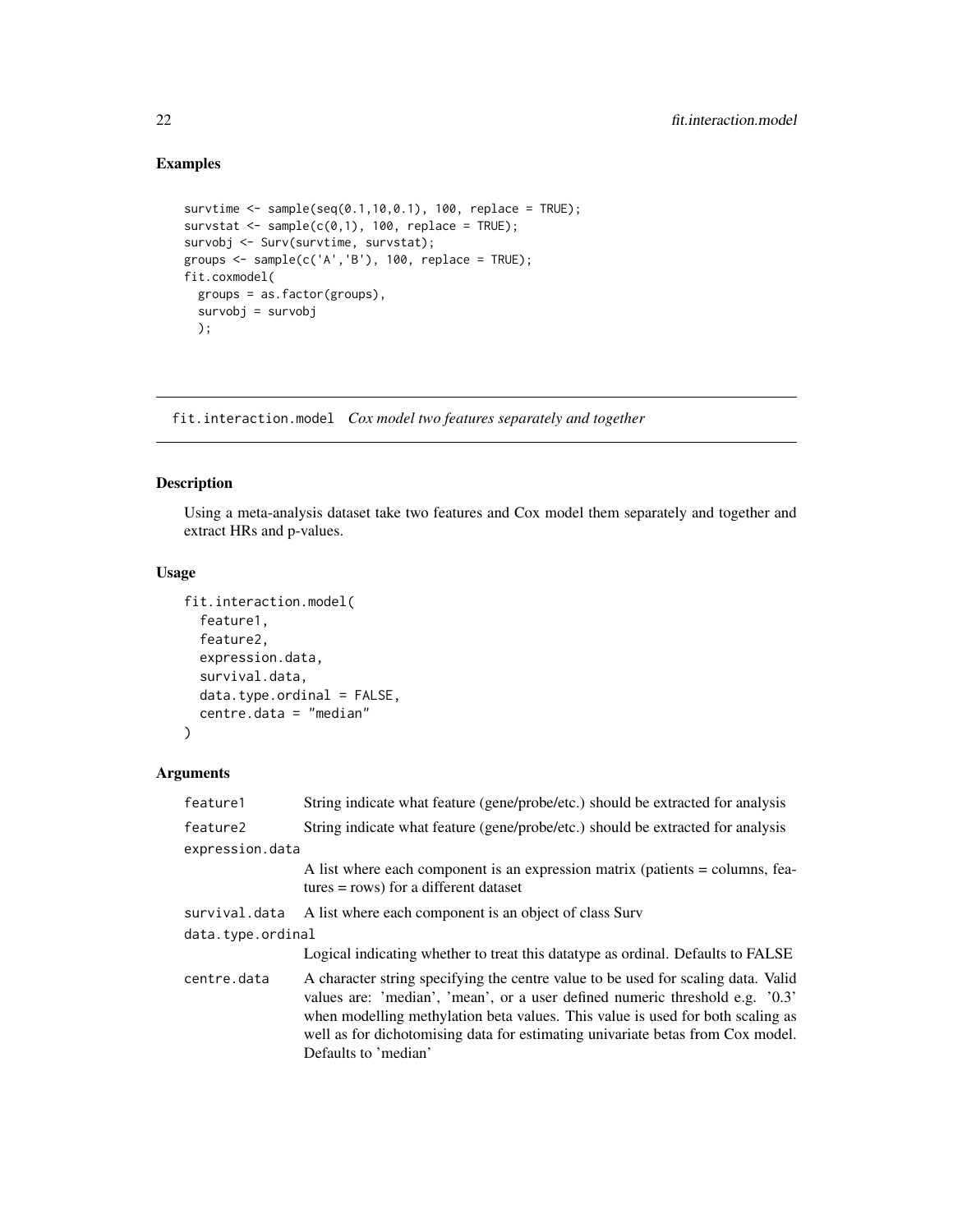#### <span id="page-22-0"></span>fit.survivalmodel 23

#### Details

The interaction model compares cases where feature1 and feature2 concord (both high or both low) to those where they do not. That is, the model is  $y = x1 + x2 + (x1 == x2)$  and not the typical  $y =$  $x1 + x2 + x1: x2$ 

#### Value

Returns a vector of six elements containing (HR,P) pairs for feature1, feature2, and the interaction

#### Author(s)

Syed Haider & Paul C. Boutros

#### Examples

```
data.dir <- get.program.defaults()[["test.data.dir"]];
data.types <- c("mRNA");
x1 <- load.cancer.datasets(
  datasets.to.load = c('Breastdata1'),
  data.types = data.types,
  data.directory = data.dir
  );
x2 <- fit.interaction.model(
  feature1 = "1000_at",
  feature2 = "2549_at",
  expression.data = x1$all.data[[data.types[1]]],
  survival.data = x1$all.survobj
  );
```
fit.survivalmodel *Trains a multivariate survival model*

# Description

Trains a multivariate survival model and conducts feature selection using both backward elimination and forward selection, independently. TO BE DEPRECATED AND HAS BEEN REPLACED BY create.classifier.multivariate

#### Usage

```
fit.survivalmodel(
  data.directory = "."output.directory = ".",
  feature.selection.datasets = NULL,
  feature.selection.p.threshold = 0.05,
  training.datasets = NULL,
```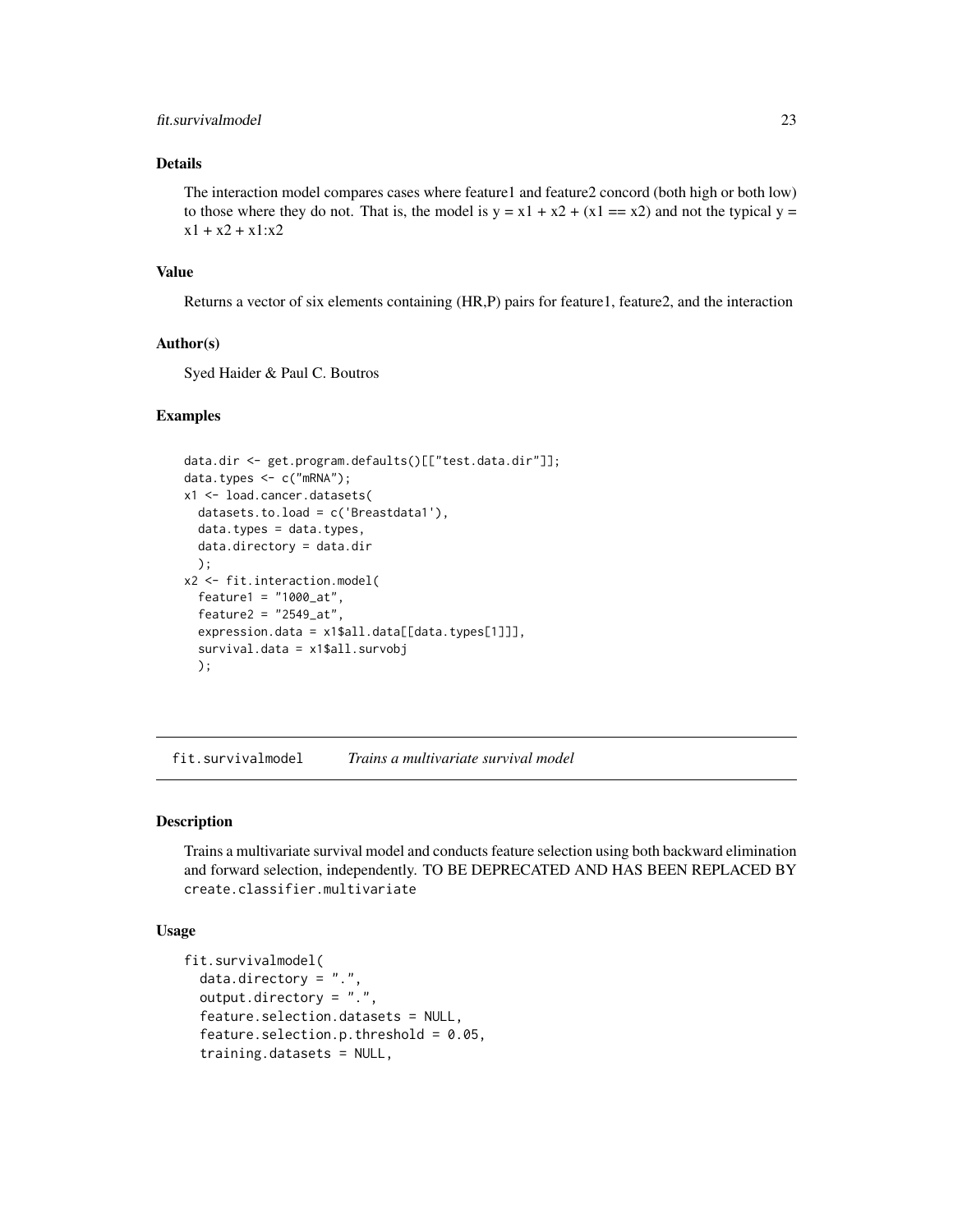```
top.n.features = 25,
  models = c("1", "2", "3")
\mathcal{L}
```
# Arguments

|                               | data.directory Path to the directory containing datasets as specified by feature.selection.datasets,<br>training.datasets                                                                                            |
|-------------------------------|----------------------------------------------------------------------------------------------------------------------------------------------------------------------------------------------------------------------|
| output.directory              |                                                                                                                                                                                                                      |
|                               | Path to the output folder where intermediate and results files will be saved                                                                                                                                         |
| feature.selection.datasets    |                                                                                                                                                                                                                      |
|                               | A vector containing names of datasets used for feature selection in function<br>derive.network.features()                                                                                                            |
| feature.selection.p.threshold |                                                                                                                                                                                                                      |
|                               | One of the P values that were used for feature selection in function derive.network.features().<br>This function does not support vector of P values as used in derive.network.features()<br>for performance reasons |
| training.datasets             |                                                                                                                                                                                                                      |
|                               | A vector containing names of training datasets to be used to train multivariate<br>survival model                                                                                                                    |
|                               | top.n. features A numeric value specifying how many top ranked features will be used to train<br>the multivariate survival model                                                                                     |
| models                        | A character vector specifying which models ( $1' = N+E$ , $2' = N$ , $3' = E$ ) to run                                                                                                                               |
|                               |                                                                                                                                                                                                                      |

# Value

The output files are stored under output.directory/output/

# Author(s)

Syed Haider

# See Also

```
create.classifier.multivariate
```
# Examples

# see package's main documentation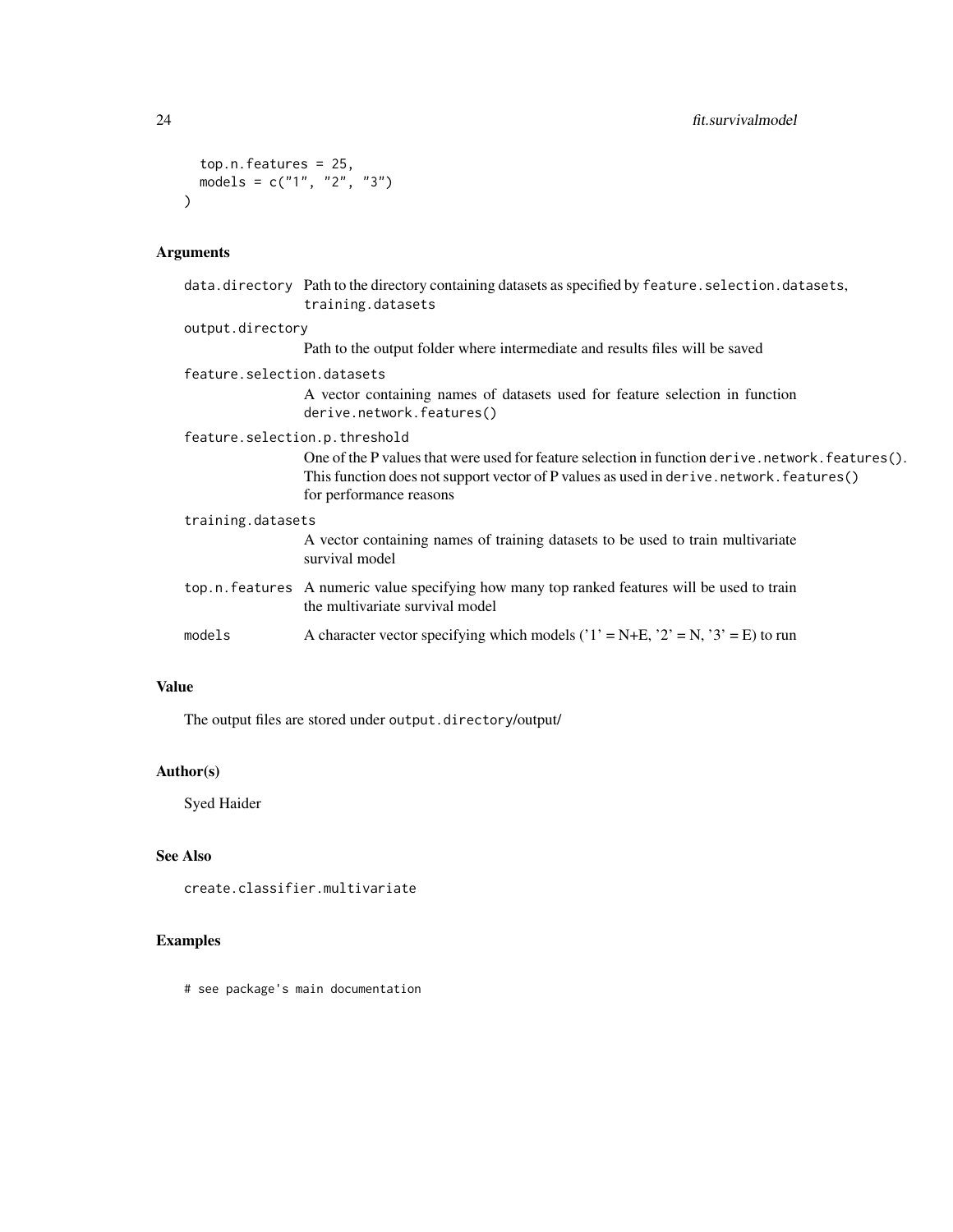<span id="page-24-0"></span>get.adjacency.matrix *A utility function to convert tab delimited networks file into adjacency matrices*

#### Description

A utility function to convert tab-delimited networks file into adjacency matrices

#### Usage

```
get.adjacency.matrix(subnets.file = NULL)
```
# Arguments

subnets.file A tab-delimited file containing networks. New networks start with a new line with '#' at the begining of network name and subsequent lines contain a binary interaction per line

#### Value

A list of adjacency matrices

#### Author(s)

Syed Haider

# Examples

```
subnets.file <- get.program.defaults()[["subnets.file"]];
all.adjacency.matrices <- get.adjacency.matrix(subnets.file);
```
get.chisq.stats *Applies survdiff function*

#### Description

Applies survdiff on different prognoses groups and computes Logrank P using chisquare statistics.

#### Usage

```
get.chisq.stats(groups, survobj)
```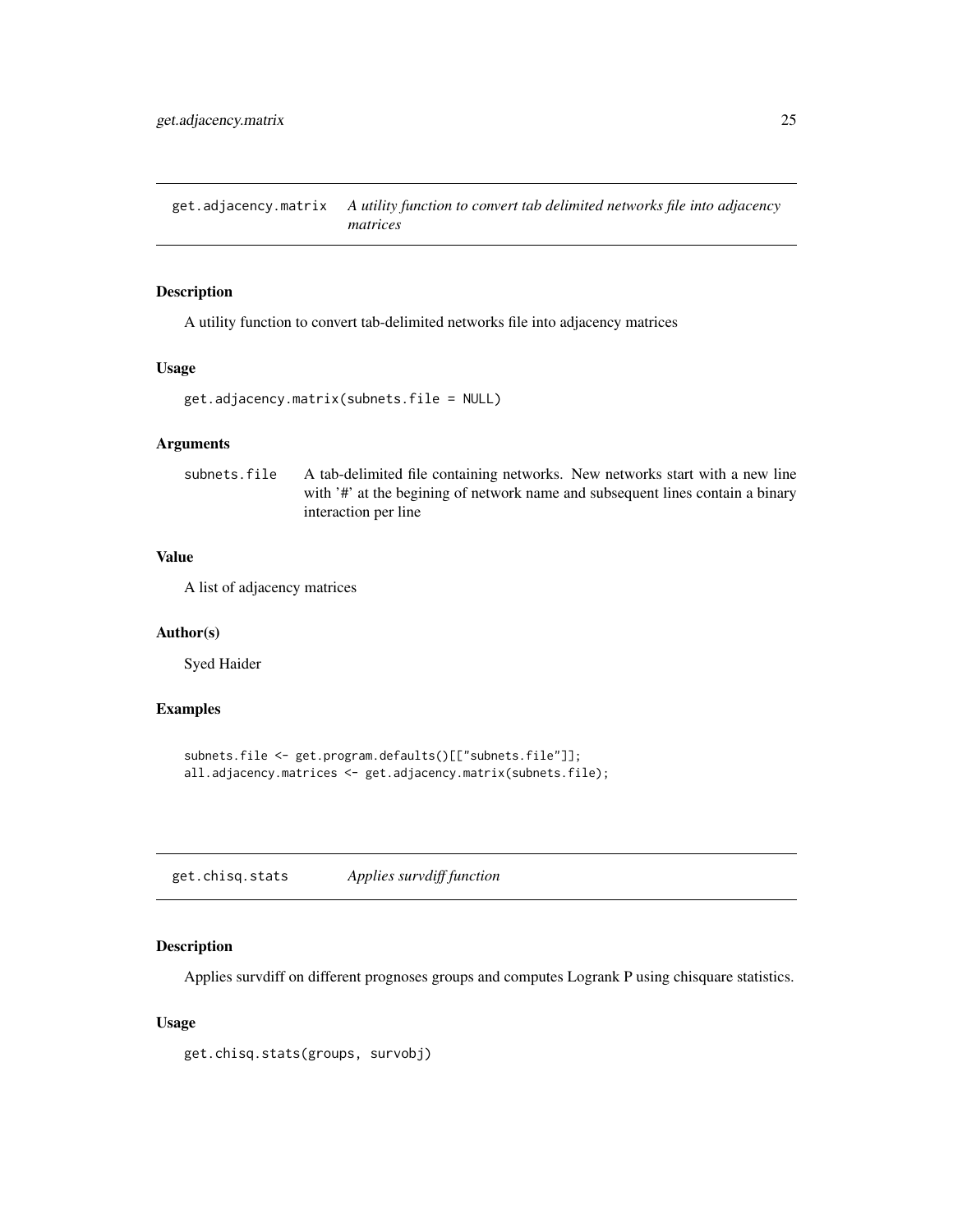#### <span id="page-25-0"></span>**Arguments**

| groups  | Grouping of patients (passed directly to survdiff, so factors & continuous vari-<br>ables are okay)           |
|---------|---------------------------------------------------------------------------------------------------------------|
| survobi | An object of class Surv (from the survival package) – patient ordering needs to<br>be identical as for groups |

# Value

A vector containing: Chisq, degrees of freedom (DOF) and Logrank P-value.

#### Author(s)

Syed Haider

#### Examples

```
survtime <- sample(seq(0.1,10,0.1), 100, replace = TRUE);
survstat \leq sample(c(0,1), 100, replace = TRUE);
survobj <- Surv(survtime, survstat);
groups <- sample(c('A','B'), 100, replace = TRUE);
get.chisq.stats(
  groups = as.factor(groups),
  survobj = survobj
  );
```
get.program.defaults *A utility function to return the inst/ directory of the installed package and other default settings*

# Description

A utility function to return the inst/ directory of the installed package to get the test datasets and other program related data contents

#### Usage

```
get.program.defaults(networks.database = "default")
```
#### Arguments

networks.database

Name of the pathway networks database. Default to NCI PID/Reactome/Biocarta i-e "default"

# Value

Returns a list of paths to the input directories/files where the contents of this package are installed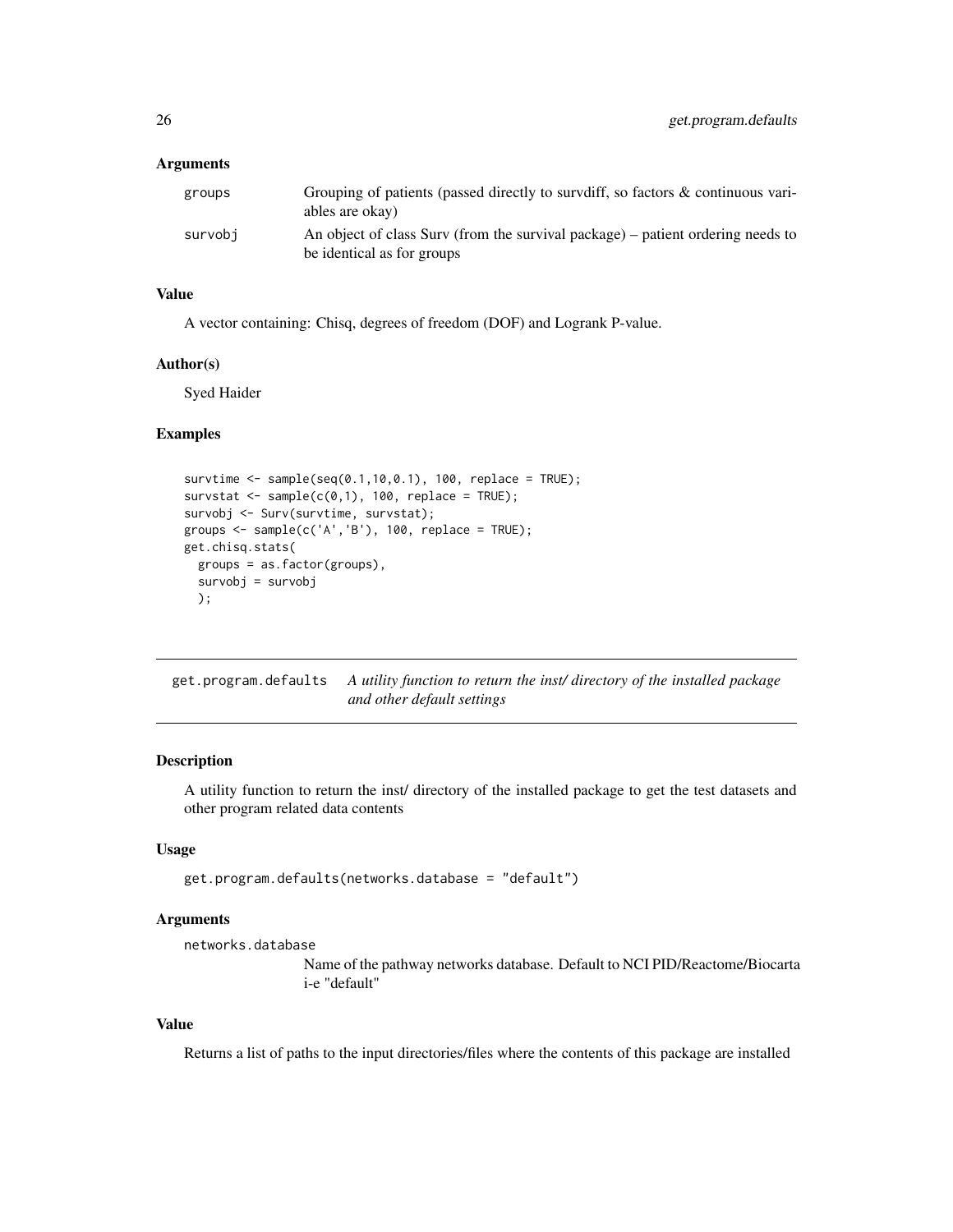#### <span id="page-26-0"></span>load.cancer.datasets 27

# Author(s)

Syed Haider

# Examples

```
program.data <- get.program.defaults();
```
load.cancer.datasets *Load all cancer meta-analysis datasets*

# Description

Returns a list of lists containing all cancer meta-analysis datasets

# Usage

```
load.cancer.datasets(
  tumour.only = TRUE,
 with.survival.only = TRUE,
  truncate.survival = 100,
  datasets.to.load = "all",
  data.types = c("mRNA"),
 datasets.file = "datasets.txt",
  data.directory = ".",
 verbose = FALSE,
  subset = NULL\lambda
```
# Arguments

| tumour.only        | Logical indicating if we should only load tumour samples (TRUE, the default)                                                   |  |
|--------------------|--------------------------------------------------------------------------------------------------------------------------------|--|
| with.survival.only |                                                                                                                                |  |
|                    | Logical indicating if we should only load samples with survival data (TRUE, the<br>default)                                    |  |
| truncate.survival  |                                                                                                                                |  |
|                    | A numeric value specifying survival truncation in years. Defaults to 100 years<br>which effectively means no truncation        |  |
| datasets.to.load   |                                                                                                                                |  |
|                    | A vector of datasets to be loaded. If 'all', then all available datasets are loaded                                            |  |
| data.types         | A vector of molecular datatypes to load. Defaults to c('mRNA')                                                                 |  |
| datasets.file      | A file in data directory containing a listing of all usable datasets                                                           |  |
| data.directory     | A directory containing all data-files to be loaded                                                                             |  |
| verbose            | Logical indicating whether or not status messages should be given                                                              |  |
| subset             | A list with a Field and Entry component specifying a subset of patients to be<br>selected whose annotation Field matches Entry |  |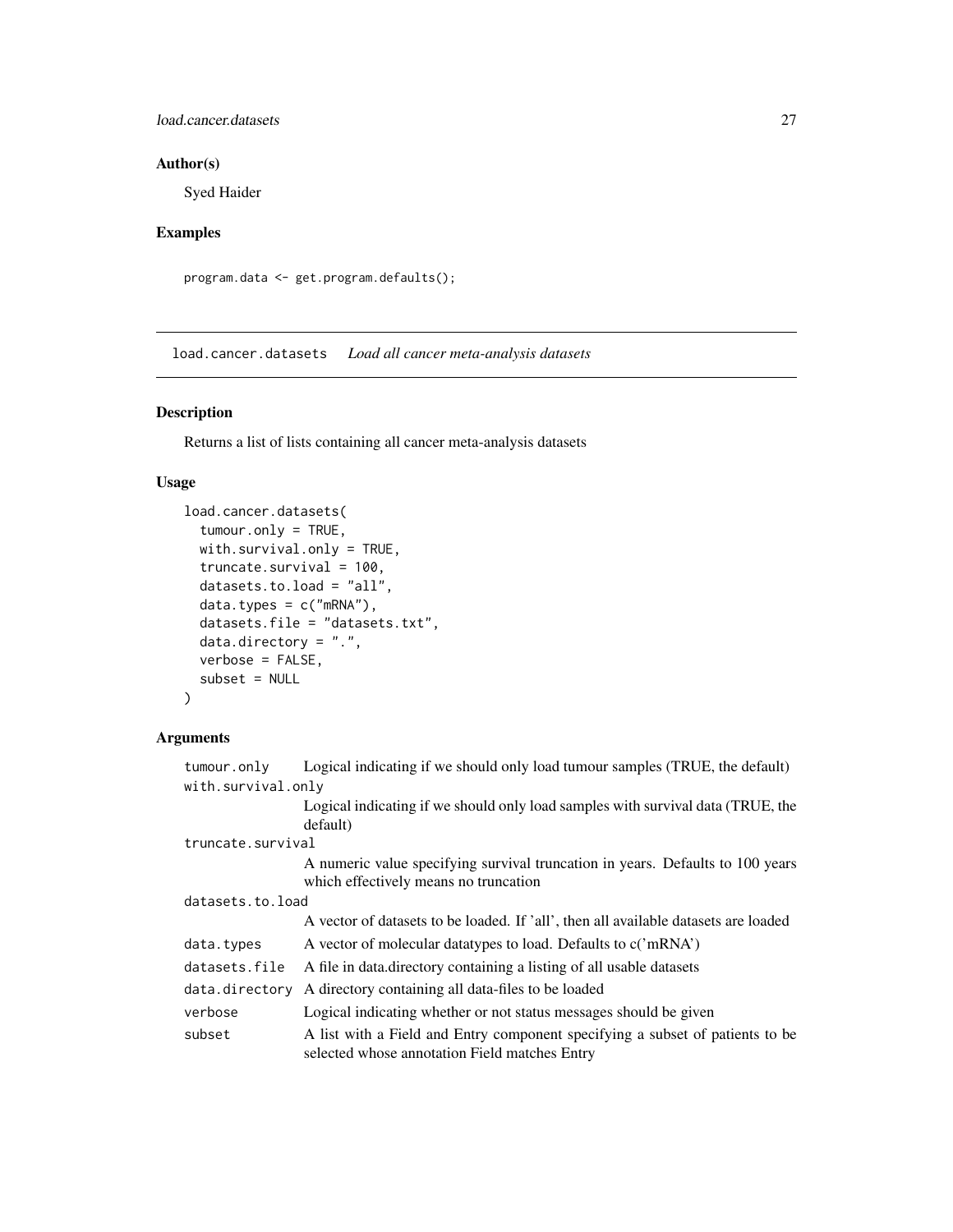# <span id="page-27-0"></span>Value

Returns a meta-analysis list of lists

# Author(s)

Syed Haider & Paul C. Boutros

#### Examples

```
data.dir <- get.program.defaults()[["test.data.dir"]];
x1 <- load.cancer.datasets(
  datasets.to.load = c('Breastdata1'),
  data.types = c("mRNA"),
  data.directory = data.dir
  );
```
make.matrix *Utility function used by* get.adjacency.matrix()

# Description

Utility function used by get.adjacency.matrix()

#### Usage

```
make.matrix(vertices, interactions)
```
# Arguments

| vertices     | Comma separated list of nodes |
|--------------|-------------------------------|
| interactions | Comma separated list of edges |

#### Value

Returns adjacency matrix

# Author(s)

Syed Haider

# Examples

 $x1 \leftarrow \text{make_matrix("a,b,c", "a:b,b:c");}$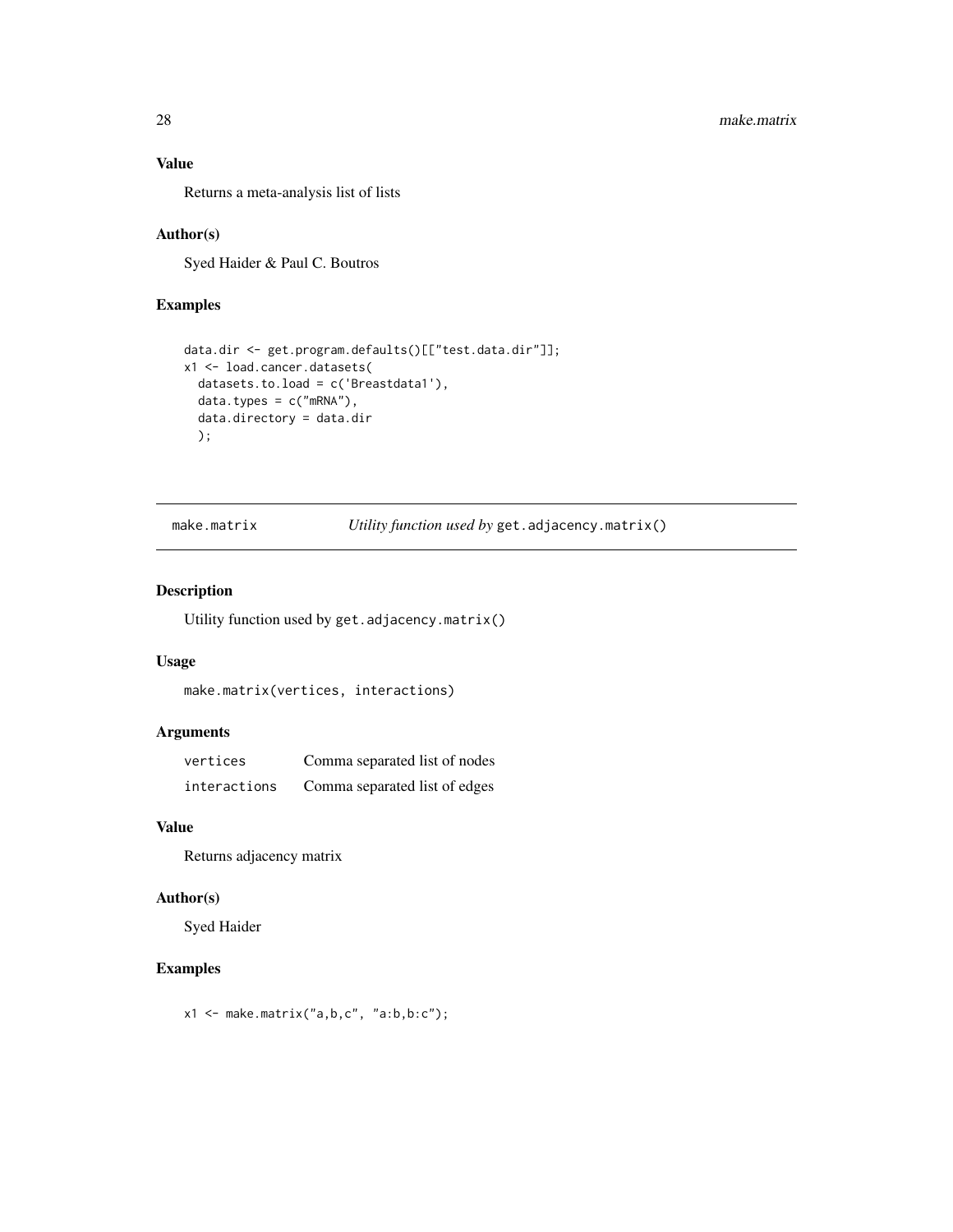<span id="page-28-0"></span>pred.survivalmodel *Apply a multivariate survival model to validation datasets*

#### Description

Predicts the risk score for all the training & validation datasets, independently. This function also predicts the risk score for combined training datasets cohort and validation datasets cohort. The risk score estimation is done by multivariate models fit by fit.survivalmodel. The function also predicts risk scores for each of the top.n.features independently. TO BE DEPRECATED AND HAS BEEN REPLACED BY create.classifier.multivariate

#### Usage

```
pred.survivalmodel(
  data.directory = ".''.output.directory = ".",
  feature.selection.datasets = NULL,
  feature.selection.p.threshold = 0.05,
  training.datasets = NULL,
  validation.datasets = NULL,
  top.n.features = 25,
  models = c("1", "2", "3"),
  write.risk.data = TRUE
)
```
#### Arguments

|                               | data.directory Path to the directory containing datasets as specified by feature.selection.datasets,                        |
|-------------------------------|-----------------------------------------------------------------------------------------------------------------------------|
|                               | training.datasets, validation.datasets                                                                                      |
| output.directory              |                                                                                                                             |
|                               | Path to the output folder where intermediate and results files will be saved                                                |
| feature.selection.datasets    |                                                                                                                             |
|                               | A vector containing names of datasets used for feature selection in function<br>derive.network.features()                   |
| feature.selection.p.threshold |                                                                                                                             |
|                               | One of the P values that were used for feature selection in function derive.network.features().                             |
|                               | This function does not support vector of P values as used in derive.network.features()                                      |
|                               | for performance reasons                                                                                                     |
| training.datasets             |                                                                                                                             |
|                               | A vector containing names of training datasets                                                                              |
| validation.datasets           |                                                                                                                             |
|                               | A vector containing names of validation datasets                                                                            |
|                               | top.n. features A numeric value specifying how many top ranked features will be used for uni-<br>variate survival modelling |
| models                        | A character vector specifying which of the models ( $'1' = N+E$ , $'2' = N$ , $'3' = E$ )<br>to run                         |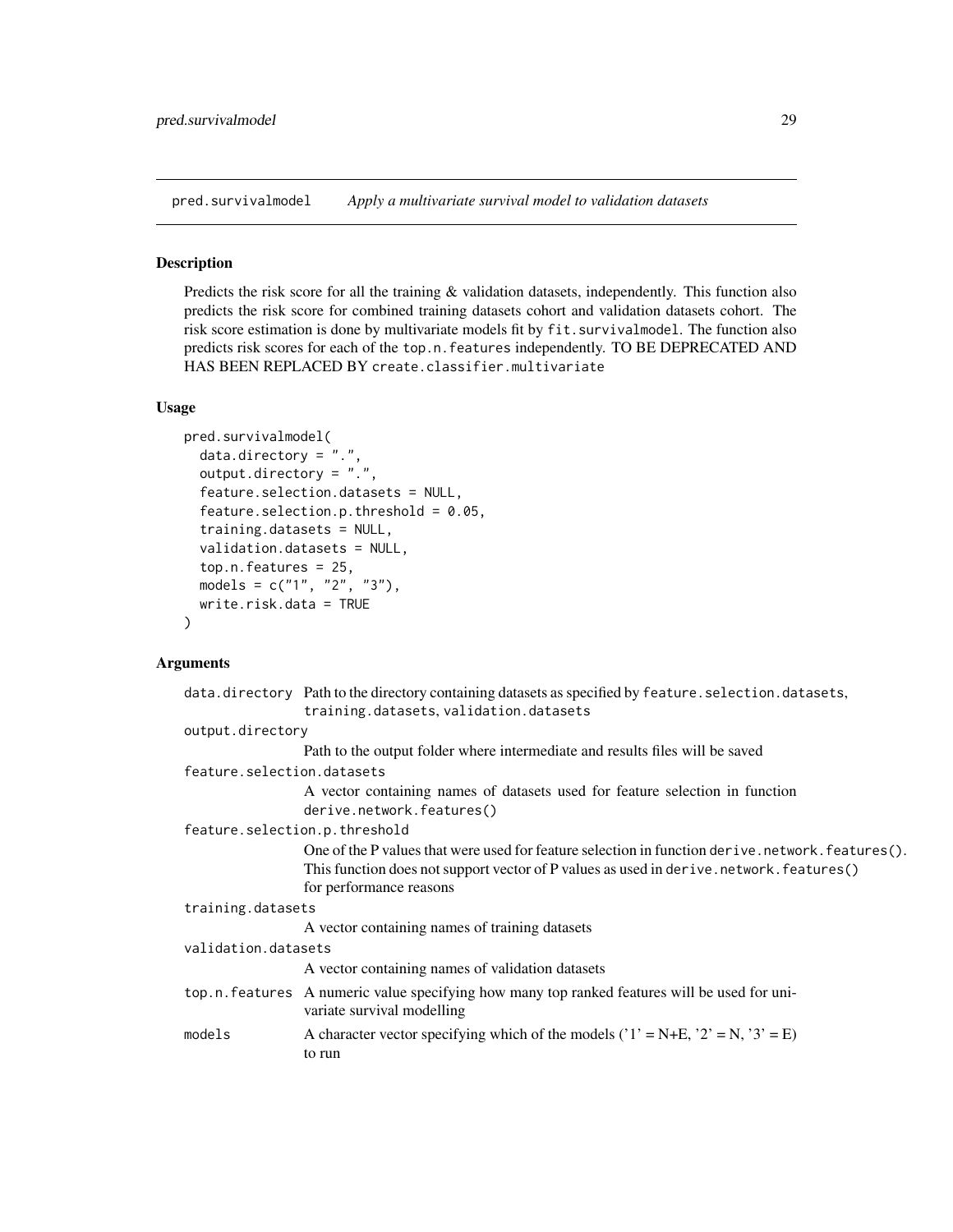<span id="page-29-0"></span>write.risk.data A toggle to control whether risk scores and patient risk groups should be written to file

# Value

The output files are stored under output.directory/output/

#### Author(s)

Syed Haider

#### See Also

create.classifier.multivariate

#### Examples

# see package's main documentation

prepare.training.validation.datasets *Prepare training and validation datasets*

#### Description

Computes per-patient pathway-derived network impact scores across all input datasets, independently

#### Usage

```
prepare.training.validation.datasets(
  data.directory = ".".output.directory = ".",
  data.types = c("mRNA"),
  data.types. ordinal = c("cna"),min.ordinal.threshold = c(\text{cna} = 3),
 centre.data = "median",
 p. threshold = 0.5,
  feature.selection.datasets = NULL,
  datasets = NULL,truncate.survival = 100,
 networks.database = "default",
 write.normed.datasets = TRUE,
  subset = NULL)
```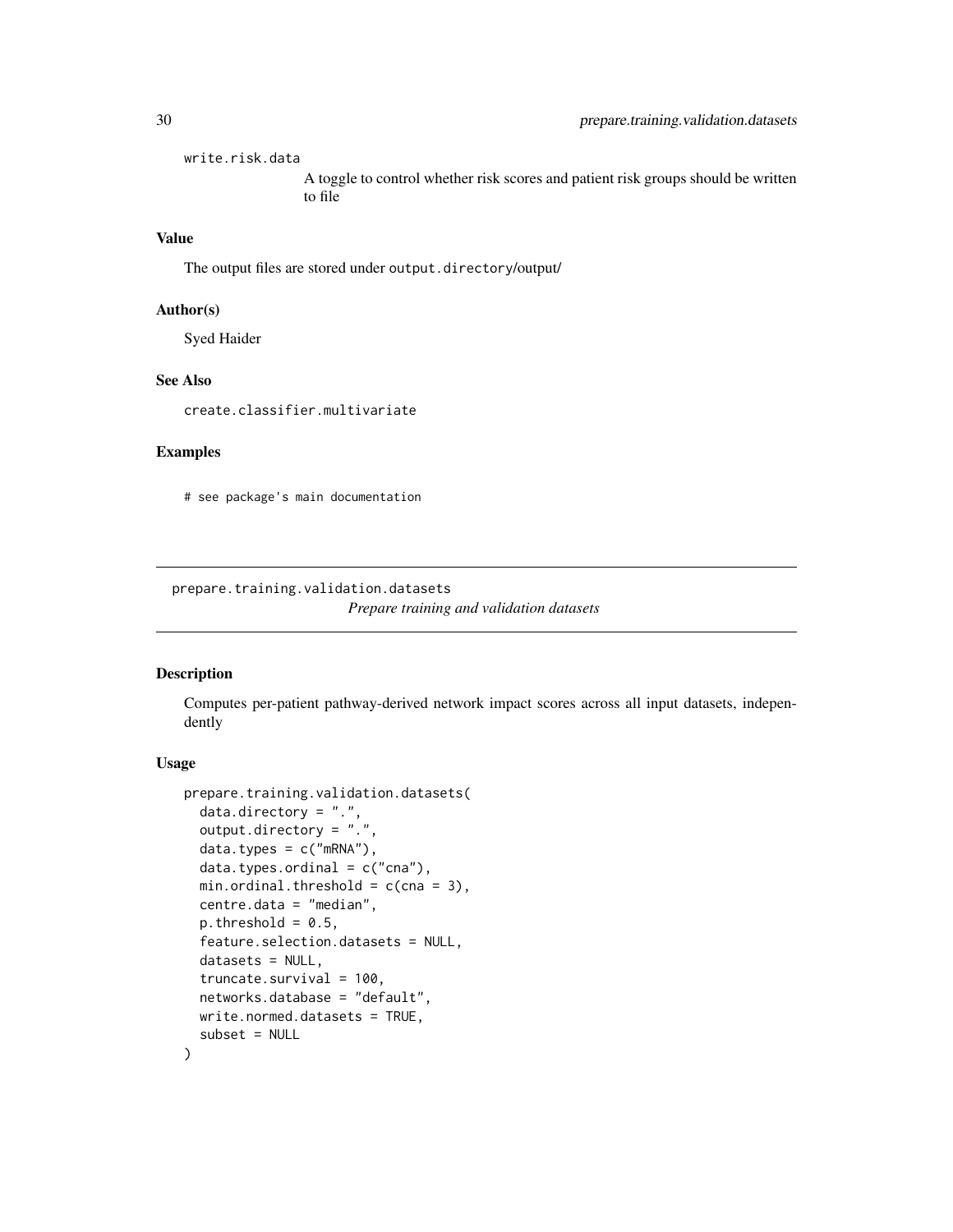#### **Arguments**

data.directory Path to the directory containing datasets as specified by datasets output.directory Path to the output folder where intermediate and results files will be saved data.types  $\overrightarrow{A}$  vector of molecular datatypes to load. Defaults to  $c(\text{mRNA'})$ data.types.ordinal A vector of molecular datatypes to be treated as ordinal. Defaults to c('cna') min.ordinal.threshold A named vector specifying minimum percent threshold for each ordinal data type to be used prior to estimating coefficients. Coefficient for features not satisfying minimum threshold will not be estimated, and set to 0. Defaults to cna threshold as 3 percent centre.data A character string specifying the centre value to be used for scaling data. Valid values are: 'median', 'mean', or a user defined numeric threshold e.g. '0.3' when modelling methylation beta values. This value is used for both scaling as well as for dichotomising data for estimating univariate betas from Cox model. Defaults to 'median' p.threshold Cox P value threshold to be applied for selecting features (e.g. genes) which will contribute to patient risk score estimation. Defaults to 0.5 feature.selection.datasets A vector containing names of datasets used for feature selection in function derive.network.features() datasets A vector containing names of all the datasets to be later used for training and validation purposes truncate.survival A numeric value specifying survival truncation in years. Defaults to 100 years which effectively means no truncation networks.database Name of the pathway networks database. Default to NCI PID/Reactome/Biocarta i-e "default" write.normed.datasets A toggle to control whether processed mRNA and survival data should be written to file subset A list with a Field and Entry component specifying a subset of patients to be selected whose annotation Field matches Entry

# Value

The output files are stored under output.directory/output/

#### Author(s)

Syed Haider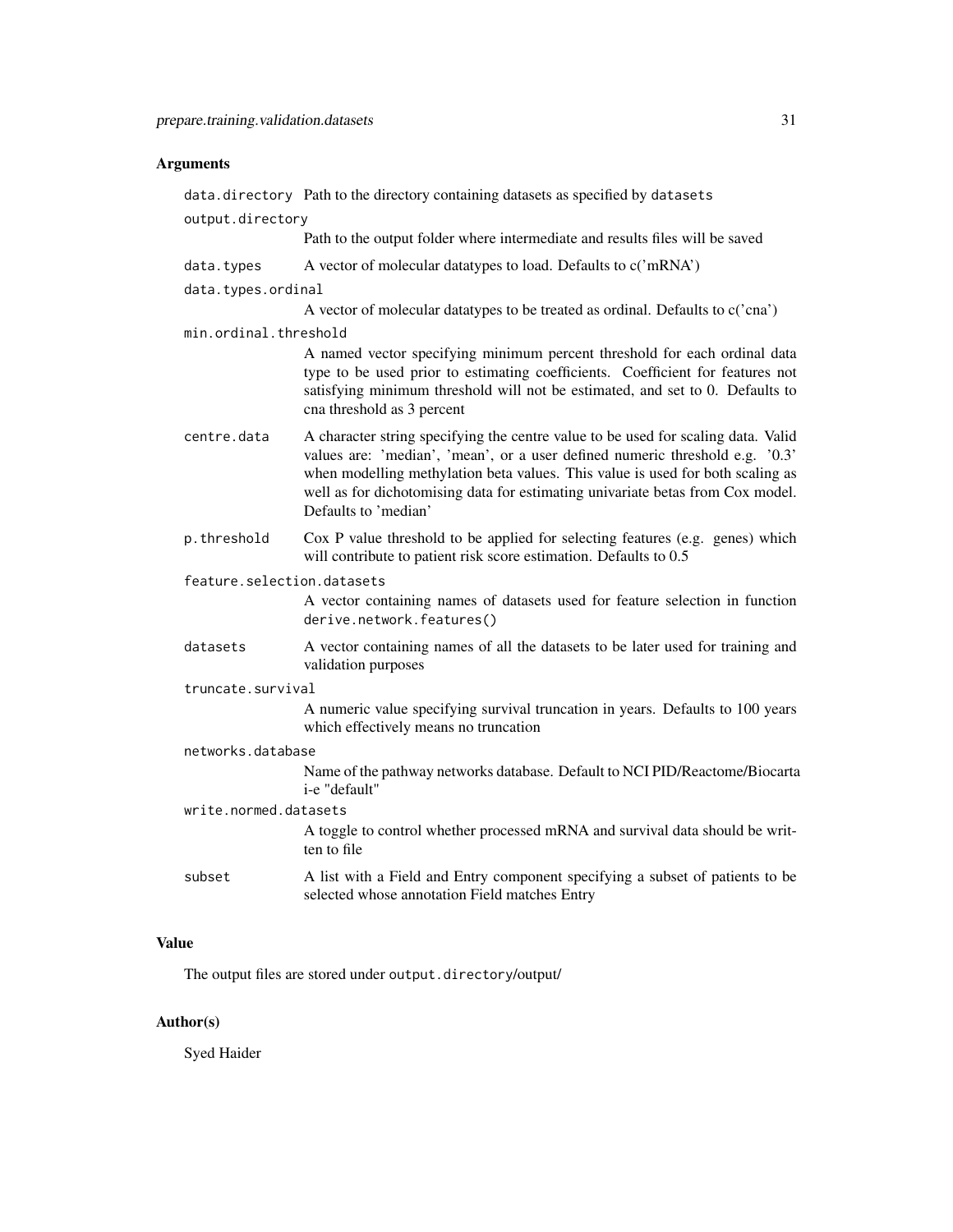# Examples

```
# get data directory
data.directory <- get.program.defaults()[["test.data.dir"]];
# initialise params
output.directory <- tempdir();
data.types <- c("mRNA");
feature.selection.datasets <- c("Breastdata1");
training.datasets <- c("Breastdata1");
validation.datasets <- c("Breastdata1", "Breastdata2");
# preparing training and validation datasets.
# Normalisation & patientwise subnet feature scores
prepare.training.validation.datasets(
  data.directory = data.directory,
  output.directory = output.directory,
  data.types = data.types,
  feature.selection.datasets = feature.selection.datasets,
  datasets = unique(c(training.datasets, validation.datasets)),
  networks.database = "test"
  );
```